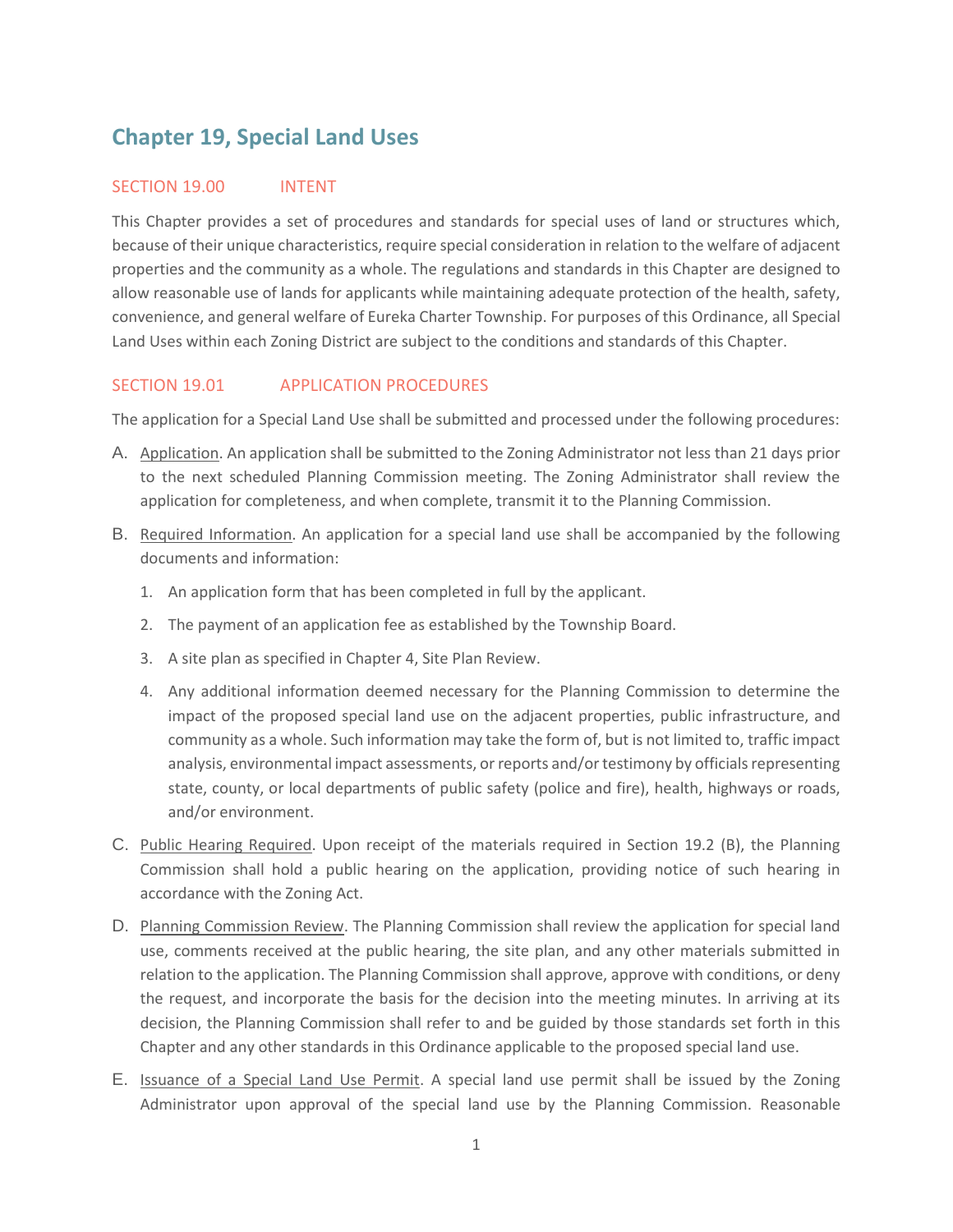conditions may be attached to a special land use approval. The Special Land Use Permit shall list all the conditions of approval stipulated by the Planning Commission. The Zoning Administrator shall forward a copy of the special land use permit to the applicant and the Township Clerk.

- F. Performance Guarantee. In authorizing a Special Land Use Permit, the Planning Commission may require a performance guarantee pursuant to Section 29.06.
- G. Appeals. No decision or condition related to the special land use application shall be taken to the Zoning Board of Appeals.
- H. Amendments. Amendments to special land use permit shall be handled in the same manner as the initial special land use application. Minor non-substantive changes to a site plan may be made to an existing special land use permit with the approval of the Zoning Administrator.
- I. Transfers. The special land use permit, with any and all associated benefits, conditions, and required security may be transferred to a new owner upon the sale or transfer of the property in question. The original owner, upon transferring the special land use permit, shall advise the Zoning Administrator of said transfer in order to insure the continued validity of the permit and compliance with the terms and conditions of the approved permit.
- J. Re-Submission. No petition for Special Land Use approval that has been disapproved shall be resubmitted for a period of one year from the date of disapproval, except as may be permitted by the Zoning Administrator after learning of new and significant facts or conditions that may result in favorable action upon resubmission.
- K. Construction. A Special Land Use approved pursuant to this Chapter shall either be under substantial construction, or operation begun within one year after the date of final approval of the Special Land Use by the Zoning Administrator.
- L. Expiration. A special land use permit shall run with the land and shall be valid for as long as the approved use continues in accordance with the terms and conditions of the approved permit. The special land use permit will expire on the occurrence of one or more of the following conditions:
	- 1. If replaced or superseded by a subsequent permitted use or special land use.
	- 2. If the applicant or current owner of the property requests the rescinding of the special land use permit.
	- 3. If the special use is considered abandoned pursuant to Section 19.01 (M).
	- 4. If a building permit has not been obtained or if on-site development has not commenced substantially within one year of approval of the special land use.
- M. Upon written request by the applicant stating the reasons therefore, the Planning Commission may extend a special land use approval for an additional one year period if the evidence shows that all of the following conditions exist:
	- 1. The conditions necessitating the delay in the construction and completion of the project are reasonably beyond the control of the applicant.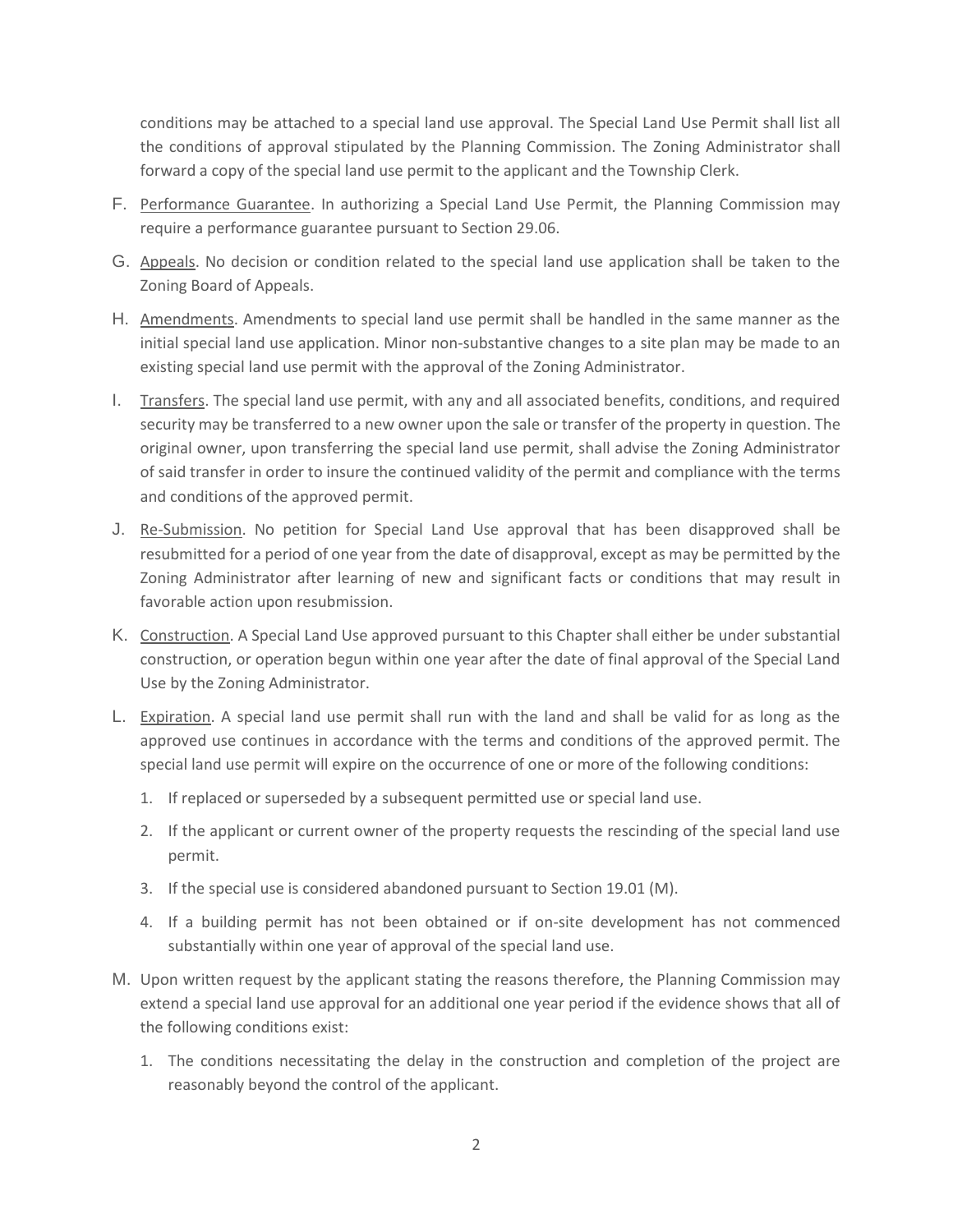- 2. The requirements and standards, including those of the zoning ordinance that are reasonably related to the development, have not changed.
- 3. Development or redevelopment in the proximity to the approved site plan has not resulted in changed conditions impacting the site.
- 4. There has not been a change in state or federal law, local charter, or other local ordinance prohibiting the construction or further construction of the approved project.
- N. An application for an extension of a site plan must be filed at least 60 days prior to the expiration of the original site plan or the expiration of any extension previously approved by the Township, whichever is applicable.
- O. Abandonment. Any approved special land use shall be considered abandoned, and such use shall not be resumed thereafter, if any of the following conditions apply:
	- 1. The owner declares or otherwise makes evident his/her intent to discontinue such use.
	- 2. When the use has been replaced by a different use.
	- 3. The cessation of the permitted special land use for a period of 12 consecutive months or more.
- P. Violations and Revocation. Any violation of the terms, conditions, or limitations of a special land use permit or this Ordinance shall be cause for revocation or suspension of the permit. The Planning Commission may either revoke or suspend, pending correction of the violation, any special land use permit after giving notice to the permit holder, specifying the alleged violation(s) and holding a public hearing on the matter. Before revoking or suspending the permit, the Planning Commission shall make a finding that a material violation of the special land use permit exists. The permit holder shall be given a reasonable opportunity to correct the violation(s).

## SECTION 19.02 SPECIAL LAND USE REVIEW STANDARDS

The following standards, in addition to specific standards for special land uses contained in Section 19.03, shall be satisfied before the Planning Commission makes a decision on a Special Land Use application:

- A. Each application shall be reviewed for the purpose of determining that the proposed special land use meets the specific standards of Section 19.03 and, in addition, that the special land use will also meet the following standards:
	- 1. The special land use will be designed, constructed, operated, and maintained so as to be harmonious and appropriate in appearance with the existing or intended character of the general vicinity and that such a use will not change the essential character of the area in which it is proposed.
	- 2. The special land use will not involve uses, activities, processes, materials, and equipment or conditions of operation that will be detrimental to any persons, property, or the general welfare by reason of excessive production of traffic, lighting, noise, smoke, fumes, glare, or odors.
	- 3. The special land use will be consistent with the intent and purposes of the Eureka Charter Township Master Plan.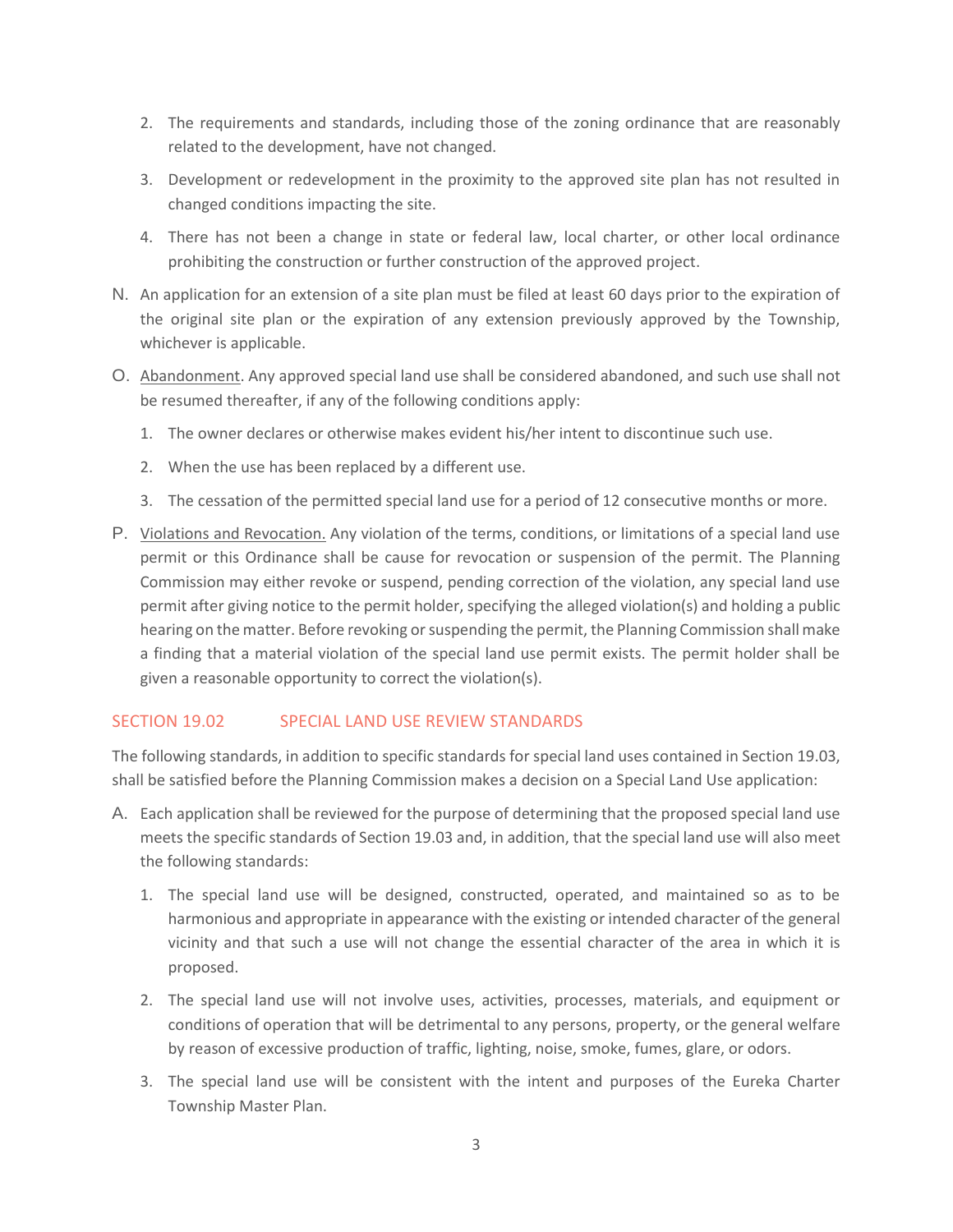- 4. The special land use will not be hazardous or disturbing to existing or future uses in the same general vicinity and in the community as a whole.
- 5. The special land use will be served adequately by essential public facilities and services, such as highways, streets, police and fire protection, stormwater drainage, refuse disposal, water, and sewage facilities, and schools; or persons or agencies responsible for the establishment of the proposed use shall provide adequately for such services.
- 6. The special land use will ensure that the environment shall be preserved in its natural state, insofar as practicable, by minimizing tree and soil removal, and by topographic modifications that result in maximum harmony with adjacent areas.
- 7. The special land use is reasonable.
- B. The Planning Commission may attached such additional conditions and safeguards deemed necessary to accomplish the following purposes. Failure to comply with such conditions may result in the revocation of the Special Land Use approval, pursuant to Section 19.01(N). Conditions imposed shall be those necessary to:
	- 1. Meet the intent and purpose of the Zoning Ordinance;
	- 2. Relate to the standards established in the Ordinance for the land use or activity under consideration with the subject application;
	- 3. Ensure compliance with those standards;
	- 4. Protect the general welfare;
	- 5. Protect individual property rights; and
	- 6. Ensure that the intent and objectives of this Ordinance will be observed.

## SECTION 19.03 SPECIFIC STANDARDS FOR SPECIAL LAND USES

The specific and detailed standards of this Section are requirements that must be met by those uses within the zoning district(s) where the use is allowed in addition to the foregoing general standards and requirements. Those uses specified in this Ordinance as Special Land Uses shall be subject to the requirements of the District in which the use is located in addition to all applicable conditions, standards, and regulations as are cited in the following:

## **SECTION 19.03.01 ACCESSORY DWELLING UNIT (ADU)**

- A. ADUs shall be attached to the principal residence and shall be a maximum of 400 sq. ft. with a minimum five-foot common wall and 36" clear span door having a 1  $\frac{1}{2}$  hour Fire rating between the principal residence and the ADU, which shall include the attic.
- B. The ADU shall be temporary in nature and a relative or legal designated dependent shall be identified as being cared for in this living unit. Once the relative or dependent is no longer residing in the unit it shall be returned to the living space of the principal dwelling.
- C. The ADU shall meet all setback standards for the principal residence.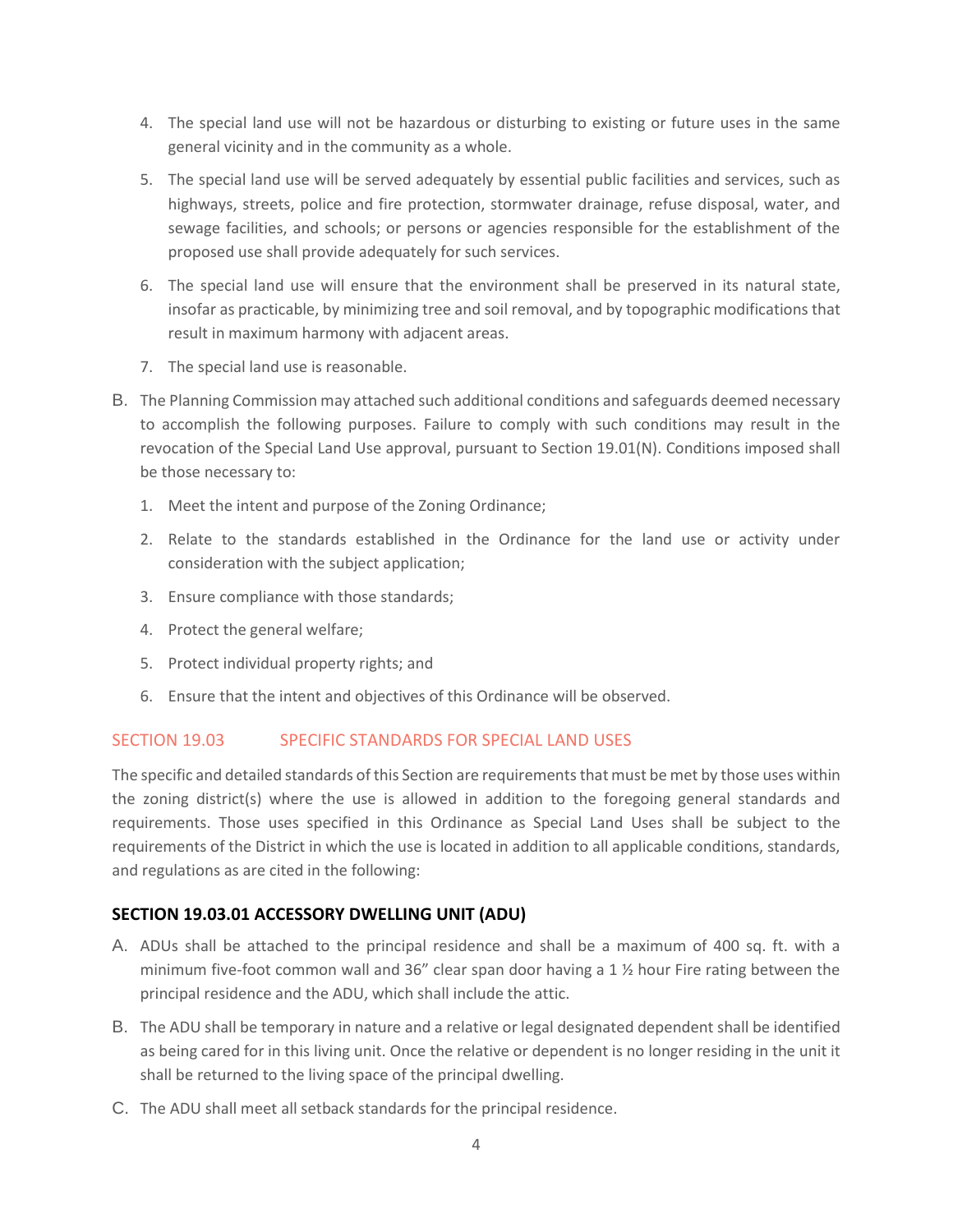- D. The ADU shall appear as part of the principal residence with the same building style and appear as part of the principal residence.
- E. Annually, the owner of the principal residence shall sign an affidavit stating which relative or legal dependent is currently residing within the ADU. If no one is residing in the ADU, the unit shall be returned to the living space of the principal dwelling.
- F. The ADU shall not be used as a second residence other than as listed above, and under no circumstances shall the unit be rented on a long-term or short-term basis in a manner inconsistent with this section.
- G. Prior to issuance of a Special Use Permit, the owner of the principal residence shall receive approval for any additional water or sewer additions from the Mid-Michigan Health Department, and if the system needs to be expanded, a permit shall be obtained from the Department prior to issuance of the Special Use Permit.

# **SECTION 19.03.02 ADULT USES**

- A. In the development and execution of this subsection, it is recognized that there are some uses which, because of their very nature, have serious objectionable operations characteristics, particularly when several such uses are concentrated in certain areas, or when located in proximity to a Residential District, thereby having a deleterious effect upon the adjacent areas. Special regulation of these uses is necessary to ensure that these adverse effects will not contribute to the blighting or downgrading of the surrounding neighborhood. The controls of this subsection are for the purpose of preventing a concentration of these uses within any one area, or to prevent deterioration or blighting of a nearby residential or other neighborhood. These controls do not legitimize activities which are prohibited in other sections of the Zoning Ordinance.
- B. Adult uses facilities may be permitted only in the IND Industrial district:
	- 1. The facility shall not be located within 1,500 feet of any property zoned RR, SR, UR, or MHR.
	- 2. For massage parlors, all persons massaging any client or customer must be certified as a massage therapist by the American Massage Therapy Association or be a graduate of a school of massage therapy that is certified by the State of Michigan or have other similar qualifications which must be submitted to and approved by the Planning Commission. All massage clinics are subject to inspection from time to time by the Zoning Administrator and shall be required to file reports as may be required by the Township Board, at least annually, as to the names and qualifications of each person who administers massages under the authority or supervision of the massage establishment.
	- 3. An annual Zoning Permit renewal and corresponding zoning inspection is required.
- C. Establishments shall not be expanded in any manner without first applying for and receiving the approval of the Planning Commission as provided herein.
- D. Any sign or signs proposed for an adult use business must comply with the requirements of this Ordinance's sign regulations, shall not include photographs, silhouettes, drawings, or pictorial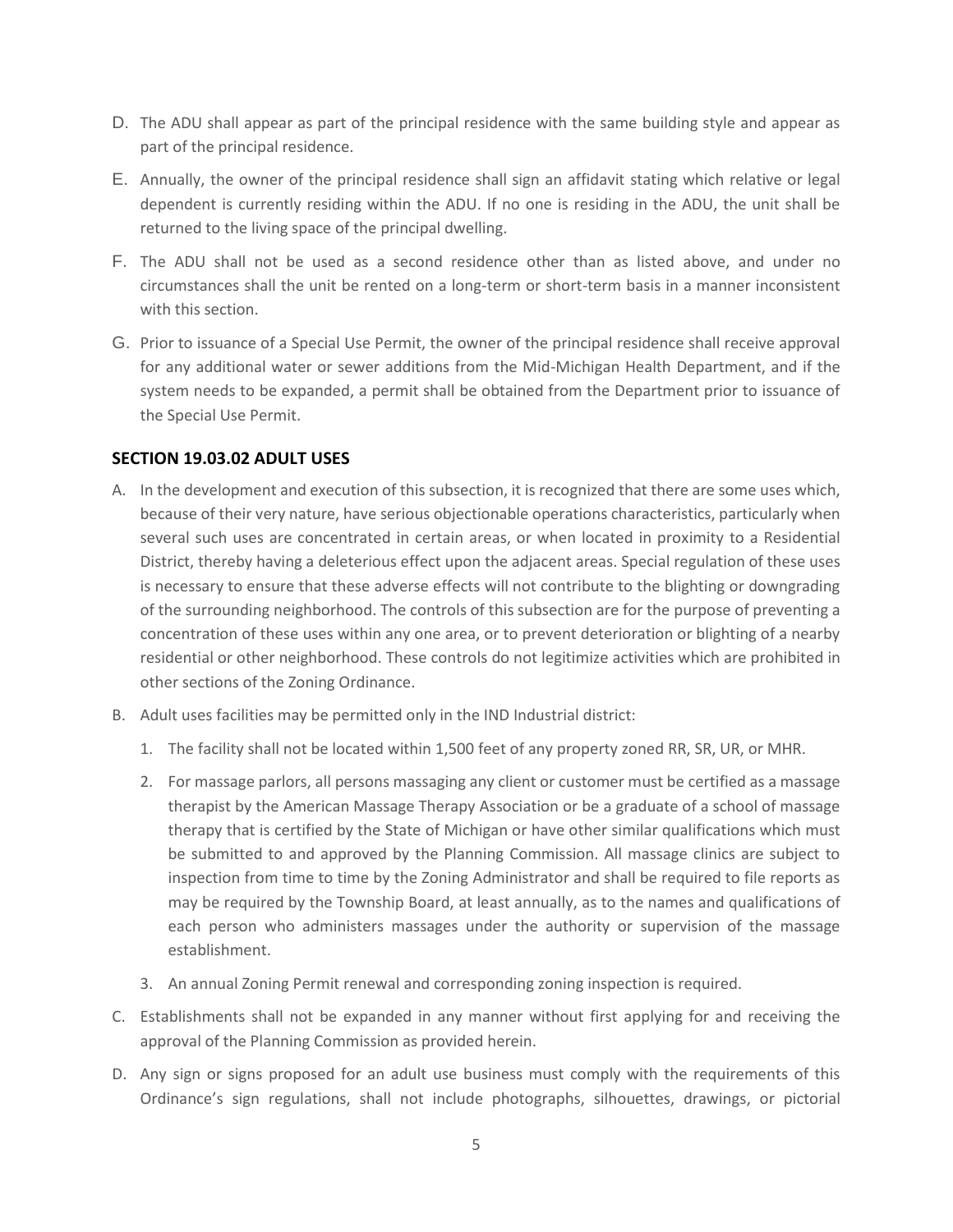representations of any type, nor include any animated illumination or flashing illumination.

- E. Signs must be posted on both the exterior and interior walls of the entrances, in a location which is clearly visible to those entering and exiting the business, and using lettering which is at least two inches in height, stating that:
	- 1. "Persons under the age of 18 years are not permitted to enter the premises."
	- 2. "No alcoholic beverages of any type are permitted on the premises unless specifically allowed pursuant to a license issued by the Michigan Liquor Control Commission."
- F. No product for sale, rent, or gift, nor any picture or other representation of any product for sale or gift, shall be displayed so that it is visible by a person of normal visual acuity from the nearest adjoining roadway or adjoining property.
- G. No adult use shall be open for business prior to 9:00 a.m. or after 11:00 p.m., however, employees or other agents, or contractors of the business, are permitted to be on the premises at other hours for legitimate business purposes such as maintenance, clean-up, preparation, record-keeping, and similar purposes.

#### **SECTION 19.03.03 RESERVED**

#### **SECTION 19.03.04 ADULT FOSTER CARE LARGE GROUP HOME**

- A. An adult foster care home shall at all times maintain all valid state and local licenses.
- B. An adult foster care home serving 13 but not more than 20 residents shall not be located within 1,500 feet of any other adult foster care home.

## **SECTION 19.03.05 ADULT FOSTER CARE CONGREGATE FACILITY**

- A. An adult foster care home shall at all times maintain all valid state and local licenses.
- B. An adult foster care congregate facility serving more than 20 residents shall not be located within 1,500 feet of any other adult foster care congregate facility.

#### **SECTION 19.03.06 AIRPORT**

- A. A site plan submitted in conjunction with the special land use for an airport shall illustrate areas where aircraft operations occur such as a terminal, hangers, aircraft parking areas, runways, taxiways, flight school or club, flight viewing area, fueling areas, aircraft maintenance, administrative, charter, customs or other similar aircraft use areas.
- B. Apron, runway, taxiway, and tie-down clearance specifications established by the federal Aviation Administration shall apply.
- C. A minimum setback of 50 feet shall apply from any buildings to the boundary of the airport property.
- D. Drives and service roads to commercial and industrial buildings must be paved.
- E. All utilities shall be placed underground.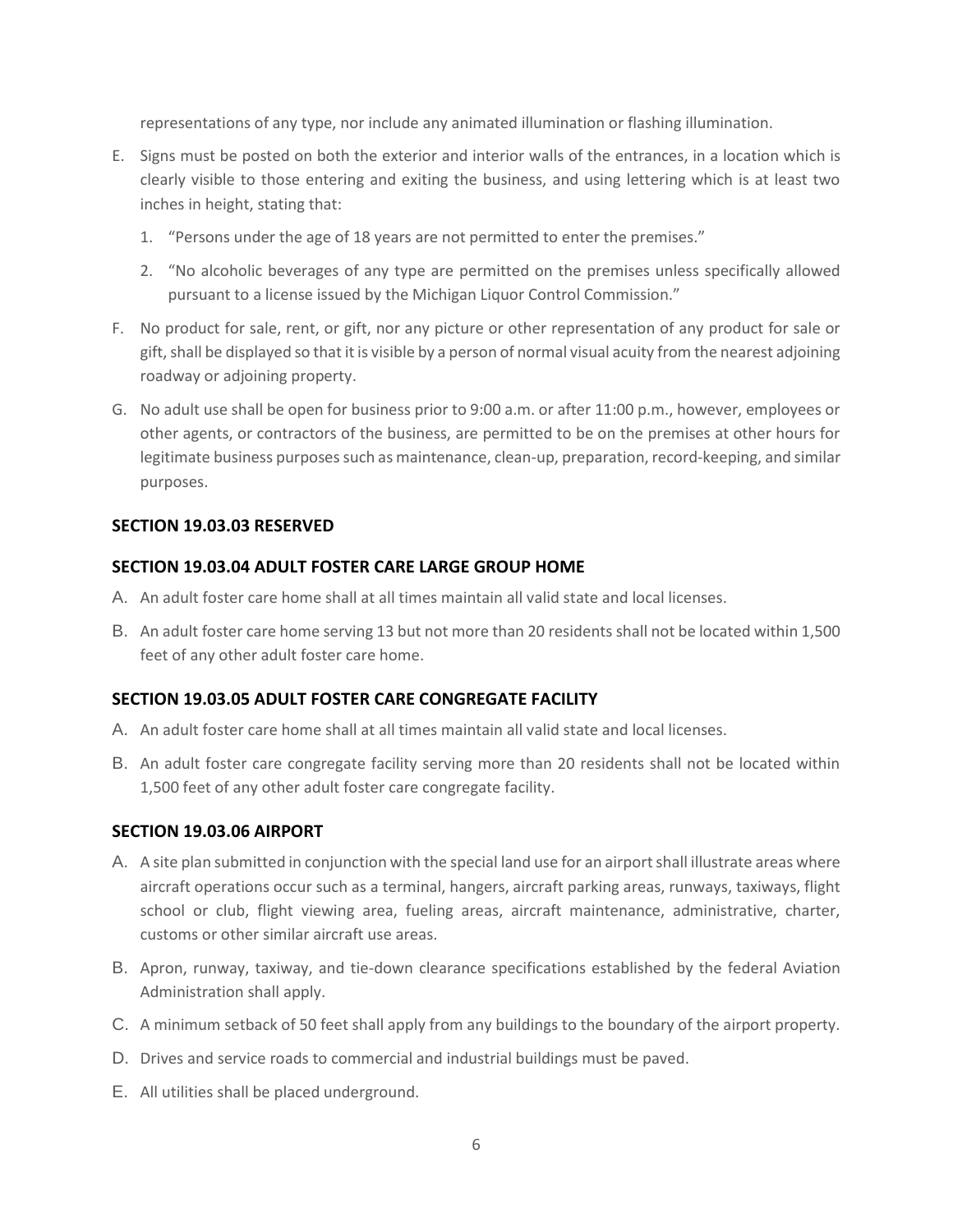## **SECTION 19.03.07 RESERVED**

#### **SECTION 19.03.08 ANIMAL GROOMING SERVICE**

- A. All portions of the unit must be equipped with a central air-conditioning and ventilation system which shall be maintained in a proper operating condition so that windows and doors may remain closed year-round without producing an adverse interior environment.
- B. When such uses are located in a building occupied by other uses and to which access is gained through a common entry, access to the grooming facility must be from a separate entry, which shall give direct access from the street or sidewalk.
- C. All rooms in which animals are to be contained for more than 30 minutes without receiving consistent attention from a handler must be equipped with sufficient sound-proofing materials to ensure that noise does not carry to adjacent businesses or residences.
- D. Pets shall not be kept overnight.

# **SECTION 19.03.09 ASSISTED LIVING FACILITY**

- A. The use shall be established and maintained in accordance with any and all applicable local, state, and federal laws.
- B. Parking shall comply with the parking requirement for each specific use on the site, however, parking requirements may be reduced if the planning commission finds that such requirements may be modified due to varying hours of operation or other factors or as provided in Section 20.09, Adjustment of Standards.
- C. Notwithstanding Table 9.1, Suburban Residential District Regulations, all dwellings shall consist of at least 450 square feet of floor area per dwelling unit.
- D. The number of efficiency dwelling units may exceed 15 percent of the total number of dwelling units, provided the total number of dwelling units shall not exceed 18 dwelling units per net usable acre of land.
- E. The owner shall file with the Township a covenant acceptable to the Township Attorney on behalf of him/herself, his/her heirs, personal representatives, successors, and assigns, stating that occupancy of the development shall be limited to persons 55 years of age or older. The covenant shall be executed and recorded with the county register of deeds, prior to the issuance of a building permit.
- F. The Planning Commission may, at a public hearing held in accordance with the public hearing requirements set forth in this ordinance, permit assisted living facilities to exceed the maximum building height limitations of the district, provided the building(s) shall be set back from all property lines one foot for each foot the structure exceeds the maximum building height limitation of the district. In no case shall building(s) exceed seven (7) stories or 75 feet in height, whichever is the lesser.

## **SECTION 19.03.10 AUTOMOBILE GASOLINE STATION**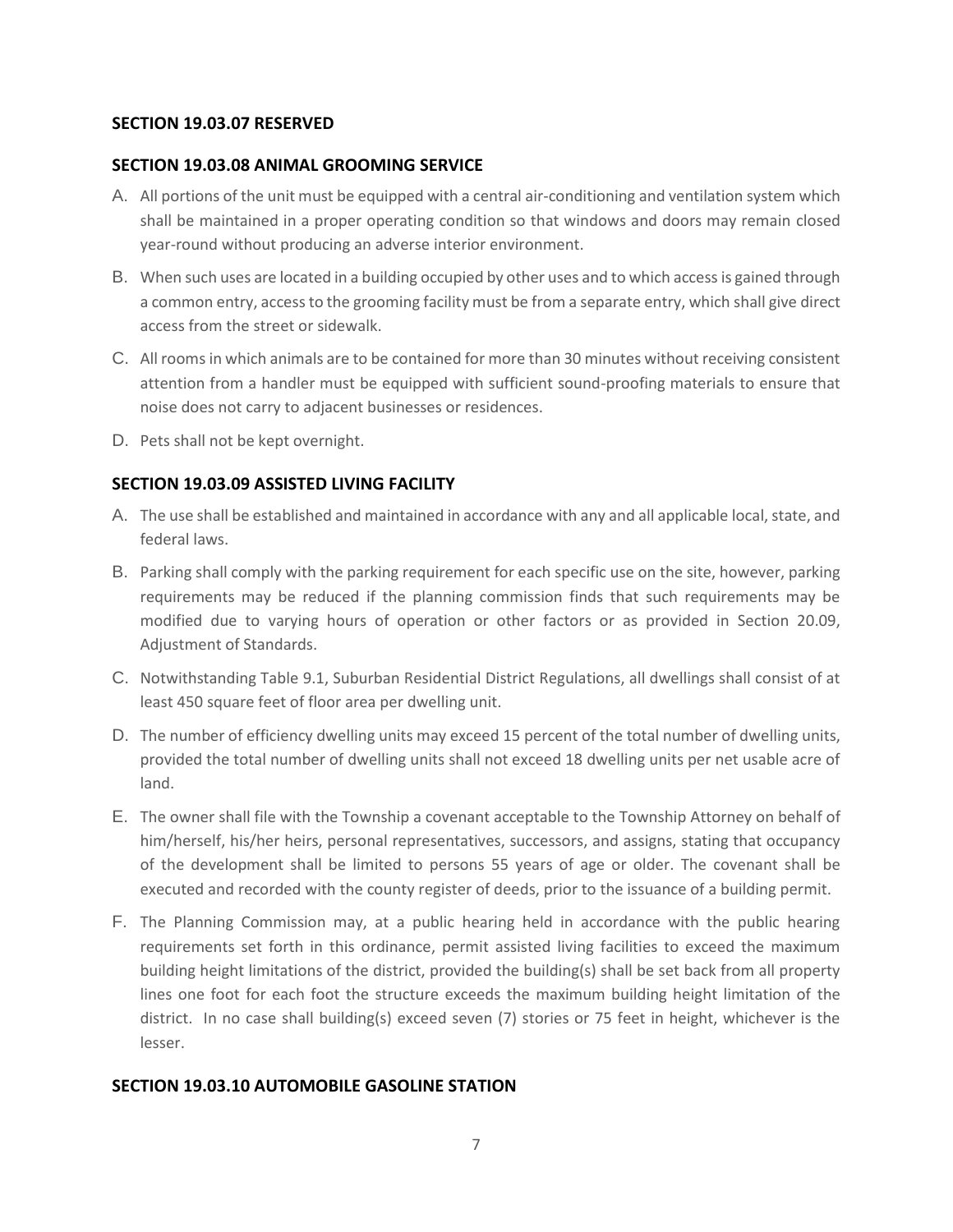- A. Curb cuts for ingress and egress to an automobile gasoline station shall not be permitted at such locations that will tend to create traffic hazards in the streets immediately adjacent thereto.
- B. The Planning Commission may establish hours of operation for automobile gasoline stations to protect the character of the land uses in the vicinity.
- C. The applicant shall demonstrate to the Planning Commission proper design and licensing measures as required by state and federal statutory and regulatory authority.
- D. All buildings, pump islands, canopies, and other facilities shall be located in conformance with the yard and setback requirements of the zoning district in which it is located.
- E. Dismantled, wrecked, or immobile vehicles stored shall not be permitted to be stored on the site.
- F. No vehicles shall be parked on-site for the purpose of selling or renting such vehicles.
- G. Any hazardous materials proposed to be stored, used, or handled on-site shall be disclosed by the applicant and all such storage, use, and handling shall be conducted in accordance with any applicable state or federal requirements.

## **SECTION 19.03.11 AUTOMOBILE SERVICE AND REPAIR FACILITY, MAJOR**

- A. The storage of automobiles awaiting repair, equipment, and similar items shall be in a side or rear yard and shall be screened from view around the entire periphery by a sight-obscuring wall or fence not less than six feet in height meeting the screening requirements of this Ordinance.
- B. The area upon which vehicles and related materials are stored, including the main and accessory buildings, shall be located not closer than 500 feet to any public building, church, hospital, park, daycare center, or school, nor closer than 100 feet to any Residential district or use.
- C. All batteries, chemicals, and other toxic or hazardous substances shall be removed from vehicles. All hazardous materials must be stored or disposed of in accordance with applicable state or federal regulations.
- D. All work on vehicles must be conducted inside the building.

## **SECTION 19.03.12 AUTOMOBILE WASH**

- A. All washing activities shall be carried out within a building, however drying, waxing, vacuuming, and similar activities associated with manual and coin-operated automobile washes may occur outdoors.
- B. No vacuum equipment shall be located closer than 100 feet from any property line which abuts a property zoned or used for residential purposes.
- C. Noise generated on-site from any source shall not exceed 60 decibels measured at any property line.
- D. Adequate drainage shall be provided to prevent flooding, freezing of runoff, and environmental damage.
- E. Manual and coin automobile washes shall provide adequate space for drying and waxing vehicles.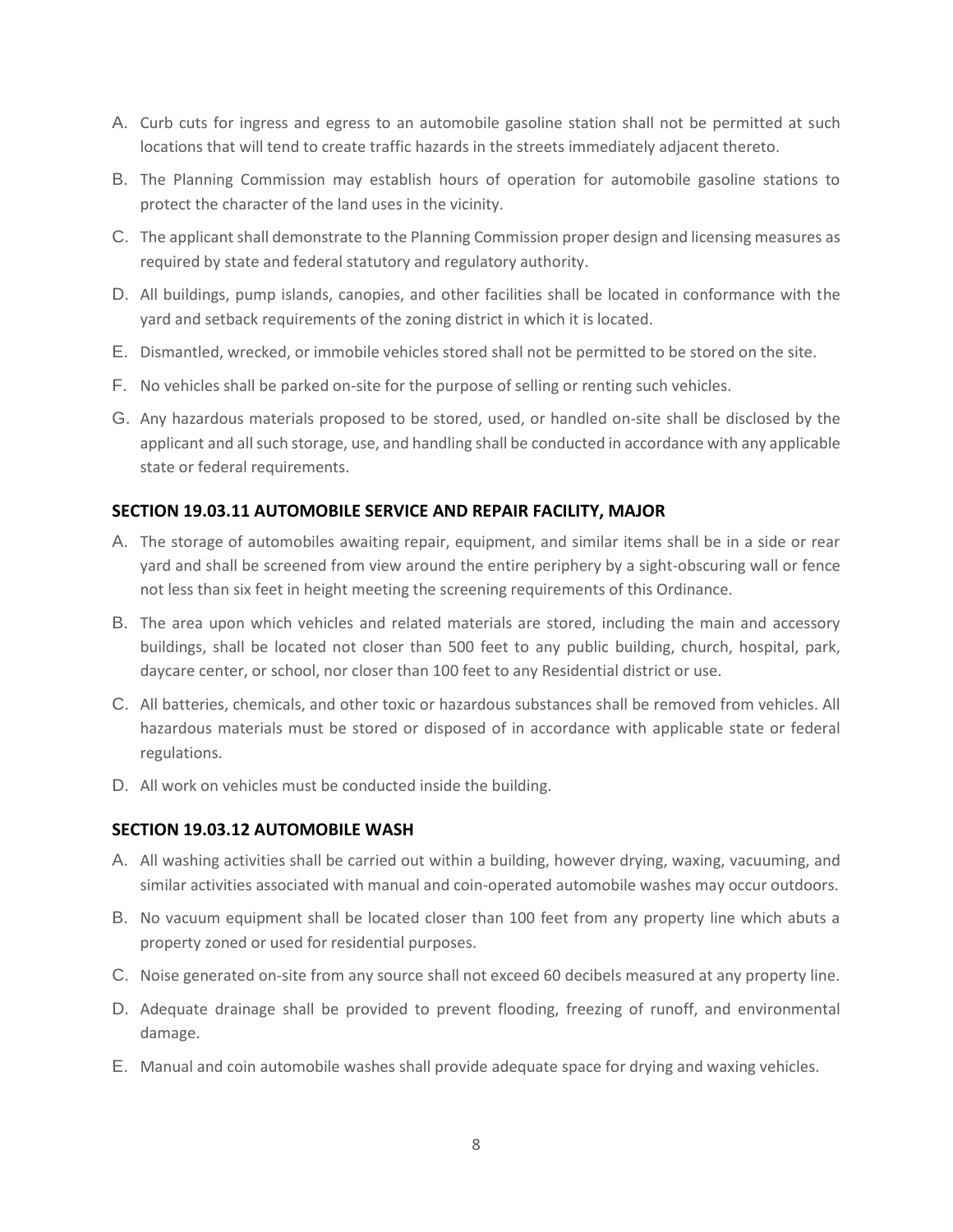- F. The applicant shall demonstrate to the satisfaction of the Planning Commission that vehicle waiting or stacking areas for the facility are adequate to handle the highest volume likely at the facility without encroaching on the public right-of-way or the drive aisles, parking, or pedestrian areas on site.
- G. The applicant shall demonstrate that no litter and debris will travel off-site.
- H. The Planning Commission may establish hours of operation for such uses consistent with the character of the land uses in the vicinity.

#### **SECTION 19.03.13 RESERVED**

#### **SECTION 19.03.14 BED AND BREAKFAST INN**

- A. Such uses shall only be established in a detached single-family dwelling and shall not alter the residential character of the building or structure.
- B. The operator of the bed and breakfast inn shall occupy the dwelling as his/her principal residence.
- C. There shall not be more than seven (7) total guest rooms.
- D. Meals may be served only to the operator's family, employees, and overnight guests.
- E. Any accessory use(s) must comply with the zoning district in which the property is located.
- F. Guest stays shall not exceed 14 consecutive days nor more than 30 days in one year.
- G. The establishment shall have at least two exits to the outdoors.
- H. Rooms used for sleeping shall have a minimum area of one hundred 100 square feet for two occupants, plus an additional 30 square feet for each additional occupant. Rooms shall be designed to accommodate no more than four occupants.
- I. Each sleeping room shall be equipped with a smoke detector.

#### **SECTION 19.03.15 BUILDING MATERIALS SALES AND STORAGE**

- A. There shall be at least a 50-foot setback between the operating area of any building materials storage area and all property lines.
- B. When within 200 feet of any Residential District or use, said operations shall be screened and/or buffered by plantings, hedges, and/or fences so as not to be visible from off the premises.
- C. Operations of the yard shall not cause undue noise, traffic, odors, or lighting glare that are detrimental to the character of the surrounding area.
- D. All lots where materials and products are stored shall be constructed to all-weather standards (i.e., gravel base and gravel or paved surface).

#### **SECTION 19.03.16 RESERVED**

#### **SECTION 19.03.17 CAMPGROUND**

A. The application shall include a clear definition of the sponsoring agency or organization, if applicable,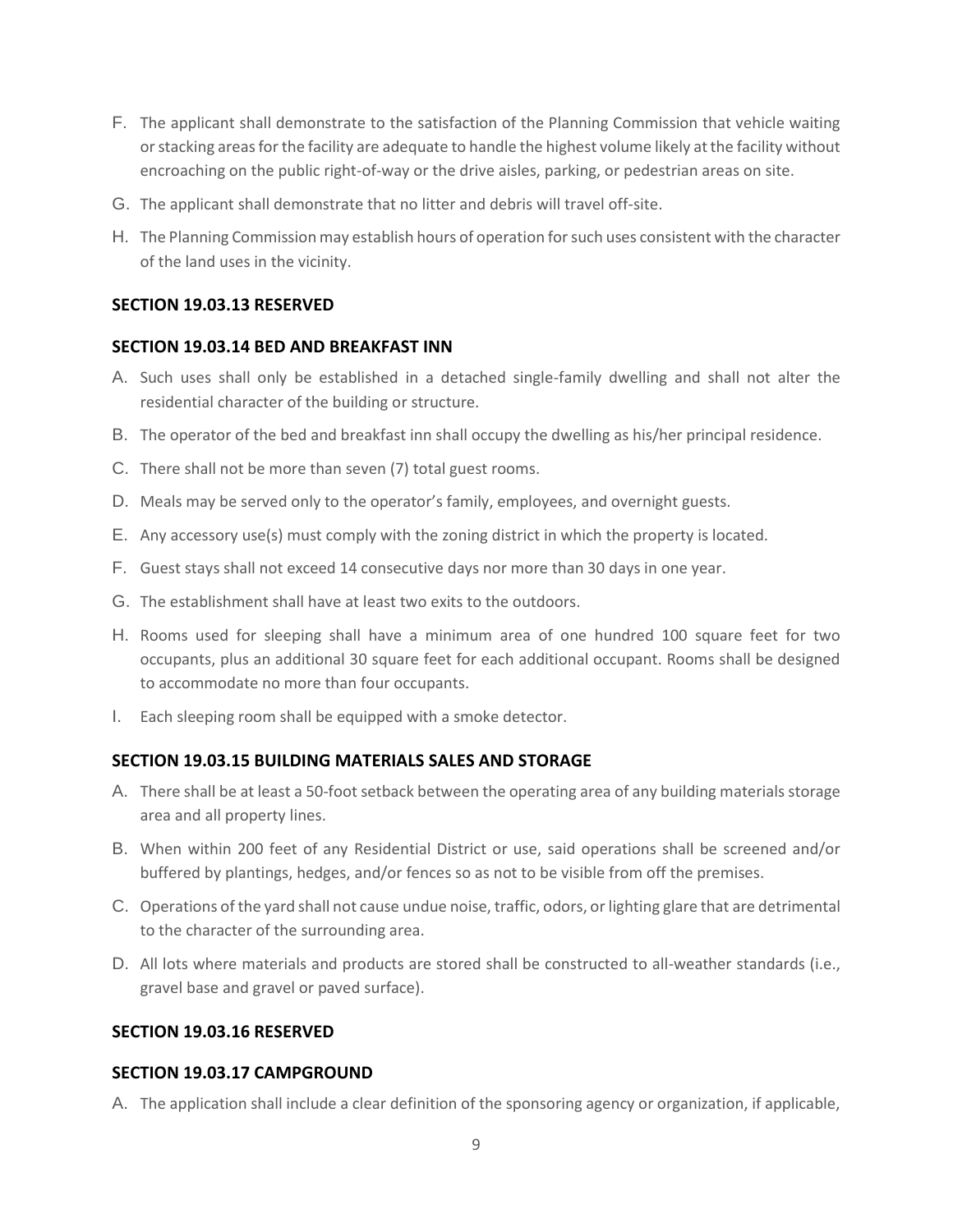including names of owners/operators and/or officers of the camp. Any affiliation with regional or national organizations shall be disclosed.

- B. The applicant shall provide a detailed description of the proposed camping program to be carried out at the facility. Such description shall include the times of the year when the camp is proposed to be occupied, the nature of any instruction or educational program that may be provided, the numbers, ages, and gender of campers to be accommodated, the ratio of camp staff to campers, and other information which the township determines is necessary to provide a complete presentation of the proposed facility.
- C. Campsites shall not be located within 100 feet of any property line.
- D. Minimum lot area shall be ten (10) acres.
- E. Retail commercial uses may be permitted within the campground provided that the following requirements are met:
	- 1. All commercial uses allowed shall occupy no more than 2,000 square feet.
	- 2. No merchandise for display, sale, or lease shall be located in any manner outside the main building, except for those specific items approved by the Planning Commission.
	- 3. All commercial uses shall be set back 200 feet from any property line.
- F. Each campsite shall have a minimum area of 1,500 square feet.
- G. A common area shall be provided at the ratio of 1,000 square feet for each campsite.
- H. Driveways and parking areas shall be at least 50 feet from any adjacent property line.
- I. The applicant shall provide a detailed plan for refuse disposal, restrooms, potable water, and similar facilities.
- J. The applicant shall secure all necessary permits from Township, county, state, and federal authorities.

# **SECTION 19.03.18 CHILD CARE CENTER**

- A. Facilities shall be located with direct access to a public road.
- B. A facility shall not operate between the hours of 10:00 p.m. and 6:00 a.m. unless the main building and any play area are separated from any residence by more than 300 feet.
- C. Playground equipment shall not be located in a front or side yard. All outdoor play areas shall be enclosed with fencing, a minimum of four feet high or as required by the State of Michigan.
- D. An off-street drop-off area is to be provided with the capability to accommodate at least four (4) vehicles in addition to the parking normally required for employees.
- E. Activities associated with childcare shall not be permitted in any accessory building, structure, or attached or detached garage other than the main building.
- F. There shall be provided on the site a useable outdoor area at the rate of at least 66 square feet for each child, or as required by the State of Michigan.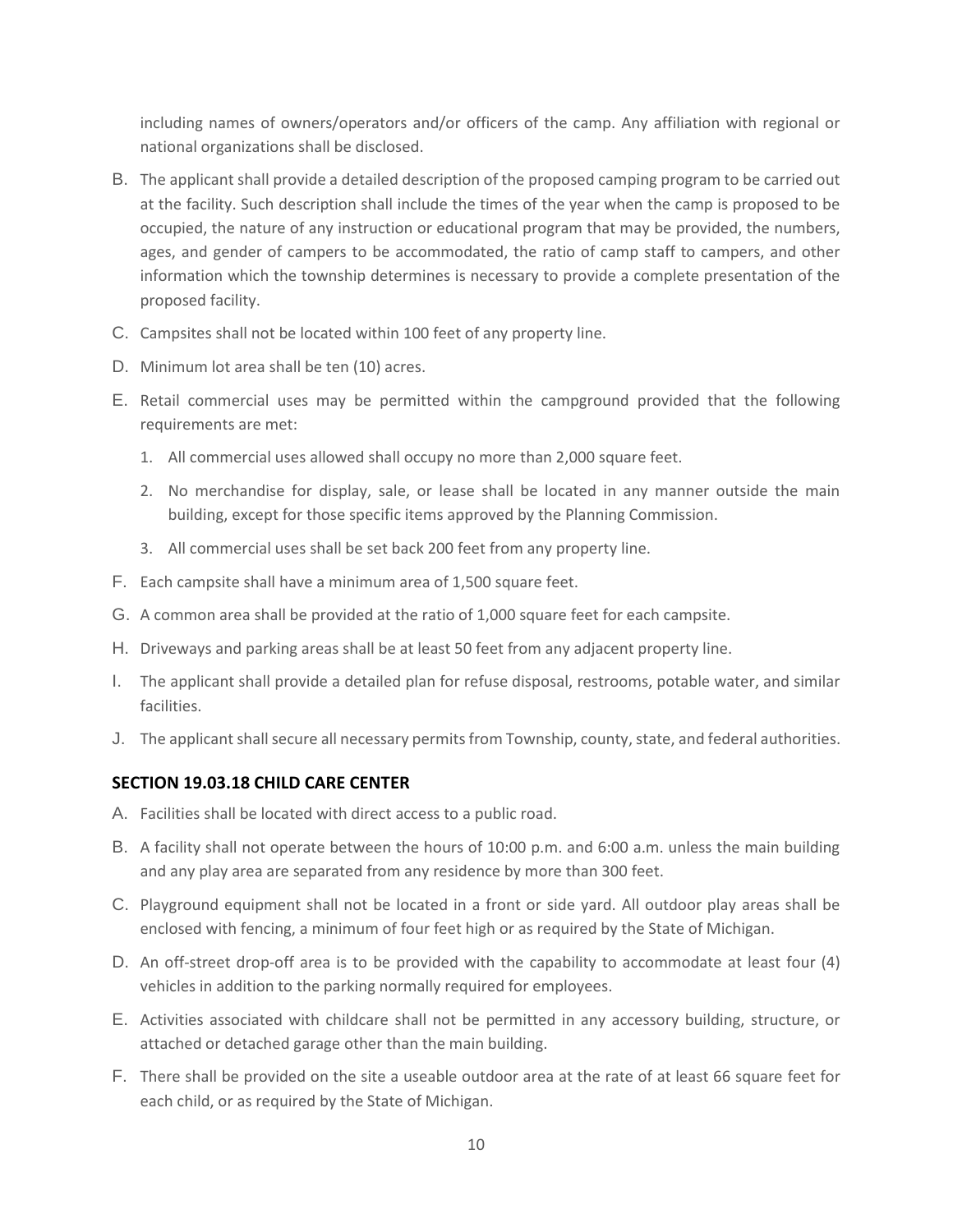G. The applicant shall provide the Township with copies of all licenses required by the State of Michigan Department of Licensing and Regulatory Affairs or other applicable agency(ies).

## **SECTION 19.03.19 CLUB OR LODGE**

- A. The site shall be a minimum of two (2) acres.
- B. All vehicular ingress and egress to the site shall be directly from a public thoroughfare, unless otherwise approved by the Planning Commission.
- C. Access to the site shall be located according to county and/or state requirements as applicable.
- D. Where the site abuts a Residential District, a buffer zone shall be provided along that property line. Grass, plant materials, and sight-obscuring fences or walls, of a type approved by the Planning Commission, shall be placed within the buffer zone in accordance with Chapter 22 of this Ordinance.
- E. The facility shall be located and designed such that no objectionable noise shall be carried to adjoining properties.

#### **SECTION 19.03.20 RESERVED**

#### **SECTION 19.03.21 CONTRACTOR'S ESTABLISHMENT**

- A. The area of a site proposed for use as a contractor's establishment shall not be less than one (1) acre in size.
- B. The site shall be fenced on both sides and rear with chain link or similarly durable fencing not less than six (6) feet nor more than eight (8) feet in height.
- C. No building materials, scrap, or equipment shall be stored outdoors in any configuration higher than the surrounding fencing or screening.
- D. Outdoor storage yards shall be designed and operated in a manner that minimizes dust, noise, glare, fumes, and similar impacts from adversely affecting neighboring properties.

## **SECTION 19.03.22 CONVALESCENT OR NURSING HOME**

- A. Minimum lot size shall be three (3) acres.
- B. The main and accessory buildings shall be set back at least 75 feet from all property lines.
- C. The facility shall be designed to provide a minimum of 500 square feet of open space for every bed used or intended to be used. This open space shall include landscaping but may not include off-street parking, driveways, required yard setbacks, and accessory use areas.

## **SECTION 19.03.23 DWELLING, MULTIPLE-FAMILY**

- A. No dwelling unit shall have its principal access more than 150 feet from either an access drive or a public street, and the required off-street parking area.
- B. Multiple family dwellings shall be located on a parcel of at least one (1) acre.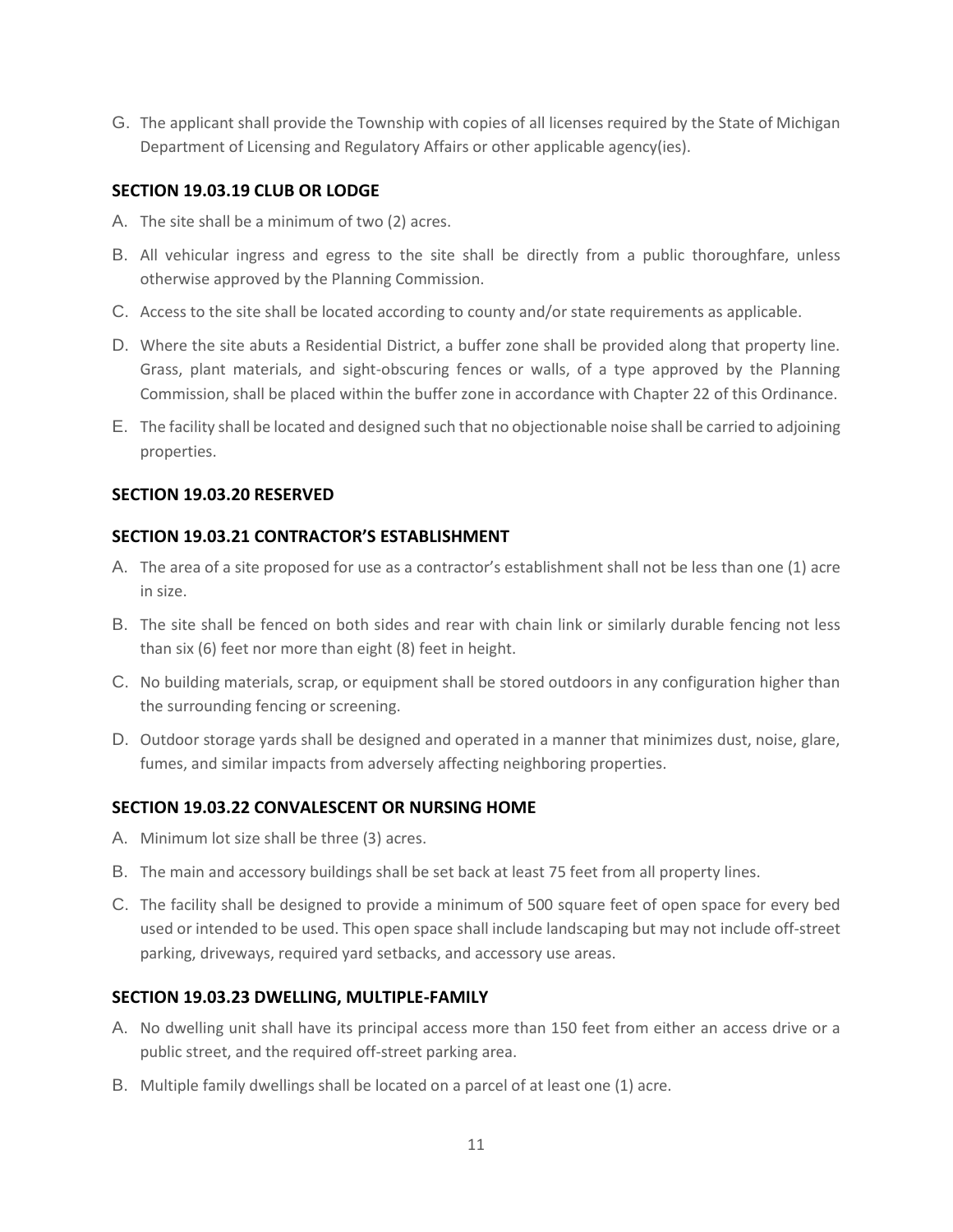- C. Scaled elevation drawings depicting architectural features shall be provided. In an area of predominately single-family homes, a multi-family dwelling shall be designed to look like a one-unit dwelling and shall include architectural details found on the majority of dwellings in the neighborhood, so that the multi-family dwelling is consistent with the aesthetic character of existing buildings.
- D. Dwelling unit density for multiple-family dwellings shall not exceed four (4) units per acre.

#### **SECTION 19.03.24 EATING AND DRINKING ESTABLISHMENT**

- A. Such facilities shall maintain, at all times, all required state and local licenses and permits.
- B. Such facilities shall be located and designed such that no objectionable noise in excess of 60 decibels and no objectionable vibration shall be carried onto adjoining property zoned for, or occupied by, residential uses.
- C. Such facilities shall be located and designed such that no objectionable odor or fumes shall be carried onto property located in residential districts or residential uses.
- D. The site plan shall include measures satisfactory to the Planning Commission to control blowing trash, dust, or debris from the facility.
- E. The Planning Commission may establish reasonable hours of operation for eating and drinking establishments.

## **SECTION 19.03.25 EDUCATIONAL FACILITY**

- A. Public access to the site shall be located as far as practicable feet from any intersection as measured from the nearest right-of-way line to the nearest edge of said access.
- B. Athletic fields shall not be located closer than 200 feet from any property line abutting a Residential District or use.
- C. An education facility shall have its primary access directly from a paved, all-season road.
- D. All outdoor play areas shall be enclosed with a durable fence six feet in height.
- E. All required state and local licenses, charters, permits, and similar approvals shall be issued prior to occupancy for any educational purposes.
- F. Exterior light structures shall be no higher than 20 feet.
- G. Off-street parking shall be arranged so the area for bus loading and unloading of students will not be in the path of vehicular traffic.
- H. Sidewalks may be required connecting the off-street parking area to the main entrance of the school, and to the required sidewalk along the adjacent road right-of-way line.
- I. The planning commission may establish standards to limit routine noise generated by an educational facility to no more than sixty (60) decibels at the property line, taking into account the nature of the facility, the surrounding uses and zoning, and the probable frequency of objectionable noise levels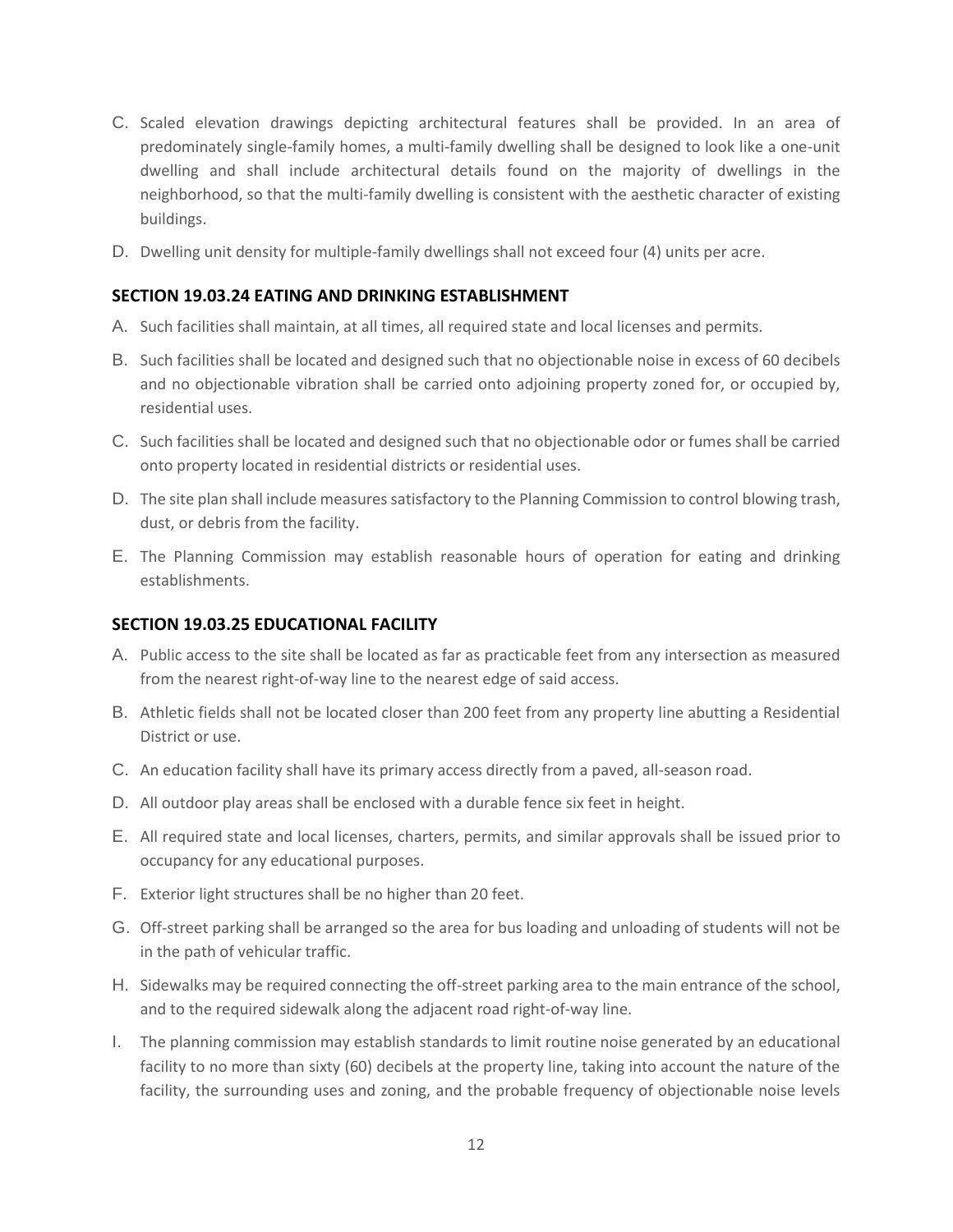that may be generated by the use.

- J. An educational facility with a place of public assembly shall comply with the special land use standards for place of public assembly set forth in Section 19.03.51.
- K. Public schools under the jurisdiction of the Michigan superintendent of public instruction are not subject to the requirements of this Ordinance, in accordance with the Revised School Code, MCL 380.1263(3).

## **SECTION 19.03.26 EVENT VENUES**

- A. **Application Materials.** In addition to a site plan as required by Chapter 4 ("Site Plan Review") of the zoning ordinance, an application for an event venue shall include the following:
	- 1. A narrative describing the plan for the operation of the business, including types of events, catering, alcohol service, proposed days and hours of operation, supervision by responsible parties, and other information necessary or useful to demonstrate compliance with the intent and purposes of this special land use and the requirements imposed herein.
	- 2. A written report by a qualified engineer, architect, or builder stating at least a preliminary conclusion that the building proposed is in, or can be brought into, compliance with all applicable building, electrical, mechanical, and structural requirements applicable to a place of public assembly.
	- 3. Confirmation from the Road Commission for Montcalm County that a commercial driveway permit can be issued to provide access to the venue and parking area.
- B. **Regulations and Conditions for Event Venues in the AG District.** In addition to the general requirements for special land use approval, the following specific requirements apply to an event venue located in the AG district:
	- 1. Existing Building. The building proposed as the event venue shall be a barn that was originally been constructed for farming or agricultural purposes. This does not prevent remodeling or reinforcement of an existing building, or the construction of accessory buildings in support of the main venue, as permitted herein.
	- 2. Minimum Parcel Size. The event venue shall be located on a parcel of no less than ten (10) acres. The Planning Commission may modify the minimum acreage requirement for a particular use upon a finding that the use is compatible with adjacent or nearby properties and may be conducted in compliance with the other standards in the ordinance on less than 10 acres. The size and capacity of the buildings, parking area, and sanitation facilities shall be capable of safely handling the events on the property.
	- 3. Operation by Occupants. The person who operates the event venue shall have a primary residence on the property. This is not intended to prevent the use of caterers or others to perform functions under the supervision of the operator of the business. The Planning Commission may modify this requirement in cases where it determines that the applicant/operator lives in the vicinity and the applicant establishes that the property will be closely monitored during all events,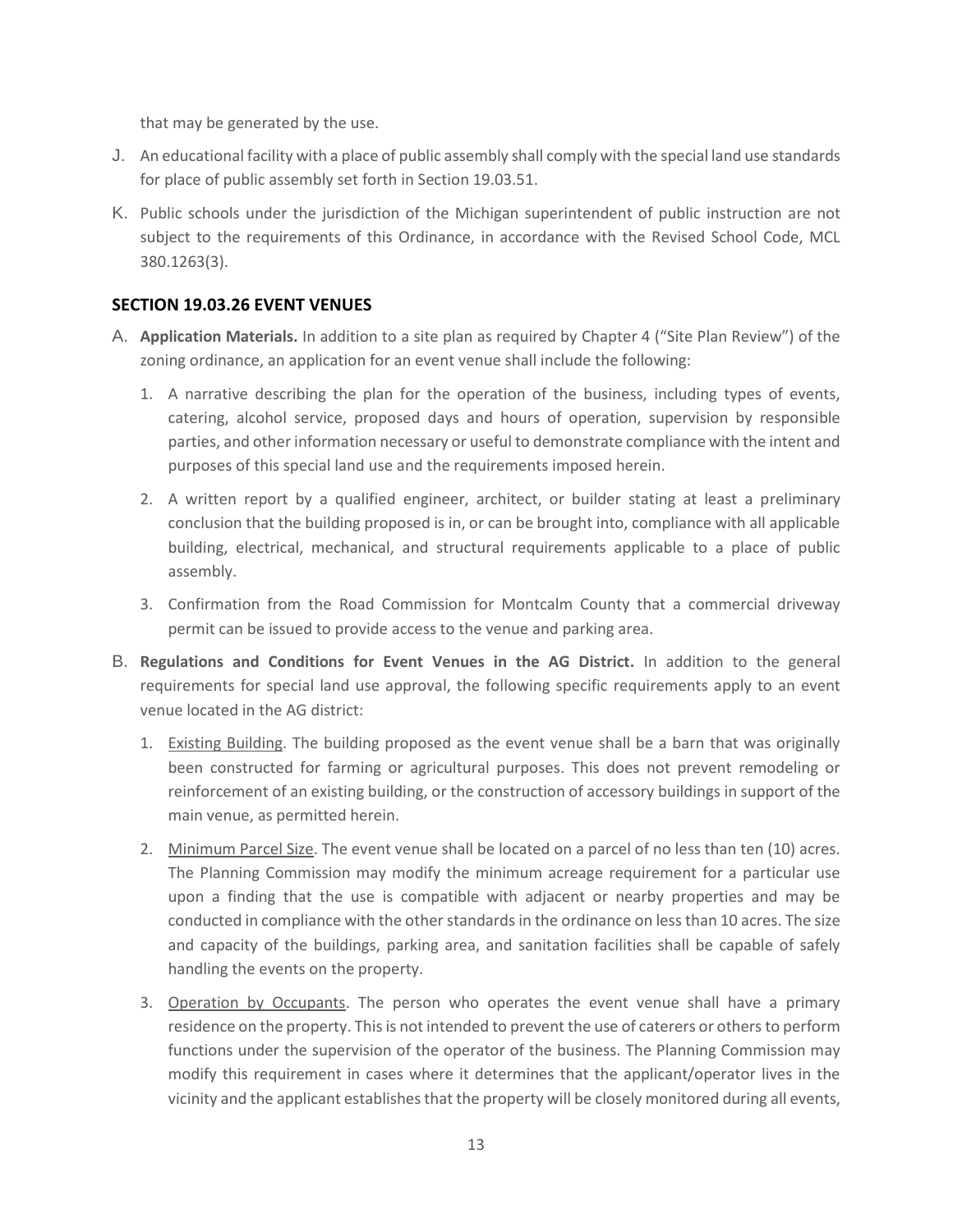in a manner substantially the equivalent as oversight by a person living on the property. To assure continued compliance with this provision, notification of all transfers of property associated with an event venue special land use shall be given to the Township zoning administrator 30 days prior to any such land transfer.

- 4. Timing of Events. All events shall be completed by 12:00 a.m., and guests shall vacate the premises by that time. Any cleanup activity shall be completed no later than 48 hours after an event. Alcohol service shall be concluded not later than 11:00 p.m. The Planning Commission may impose more restrictive days and hours of operation, if appropriate, to protect neighboring properties or land use.
- 5. Attendees. The maximum number of attendees shall be not more than 200, or such lesser number specified by the Planning Commission, subject to the further limitation of the maximum capacity of the buildings as permitted by the Michigan Building Code and available parking. The Planning Commission may also impose supplemental restrictions, such as a limit prohibiting more than one event with an attendance greater than a specified number of persons in any weekend, or limiting the number of events in a weekend.
- 6. Amplified Music. Any speakers for amplified music or announcements shall be permitted only inside a fully enclosed building or structure. Amplified music may not be played later than 11:00 p.m. and shall comply with all Township noise ordinance requirements. In no event shall music, amplified or not, be reasonably detectable off the property after 11:00 p.m.
- 7. Parking. Any sawhorses, cones, or other devices used to mark parking areas and direct traffic will be installed no more than 48 hours before an event and removed no later than 48 hours after an event.
- 8. Parking Surface. Event venue parking areas may have a grass surface if maintained in a dust and mud-free condition. For more permanent parking, Chapter 12 ("Parking and Loading") of the zoning ordinance shall control, except that the Planning Commission may grant a parking modification with respect to the amount of parking area required to be paved, and allow (or require) parking on gravel, crushed concrete, grass, and similar areas, upon finding that paved parking would result in unnecessary amounts of paved parking area for the particular needs of the proposed use and that adequate parking for the business on non-paved areas as clearly designated on the site plan, is safe, and is compatible with adjacent or nearby properties. Dust and mud conditions shall, in all events, be controlled and avoided.
- 9. Lighting. Small lantern lights not over eight feet above ground may be used to supplement existing lights. Additional exterior lighting shall only be in compliance with the zoning ordinance and shall require the approval of the Township zoning administrator. No lighting shall shine onto adjacent properties. Supplemental exterior lighting shall only be used during scheduled events.
- 10. Trash and Refuse. All trash and refuse resulting from events will be removed by the event sponsor or caterer no later than 48 hours after an event.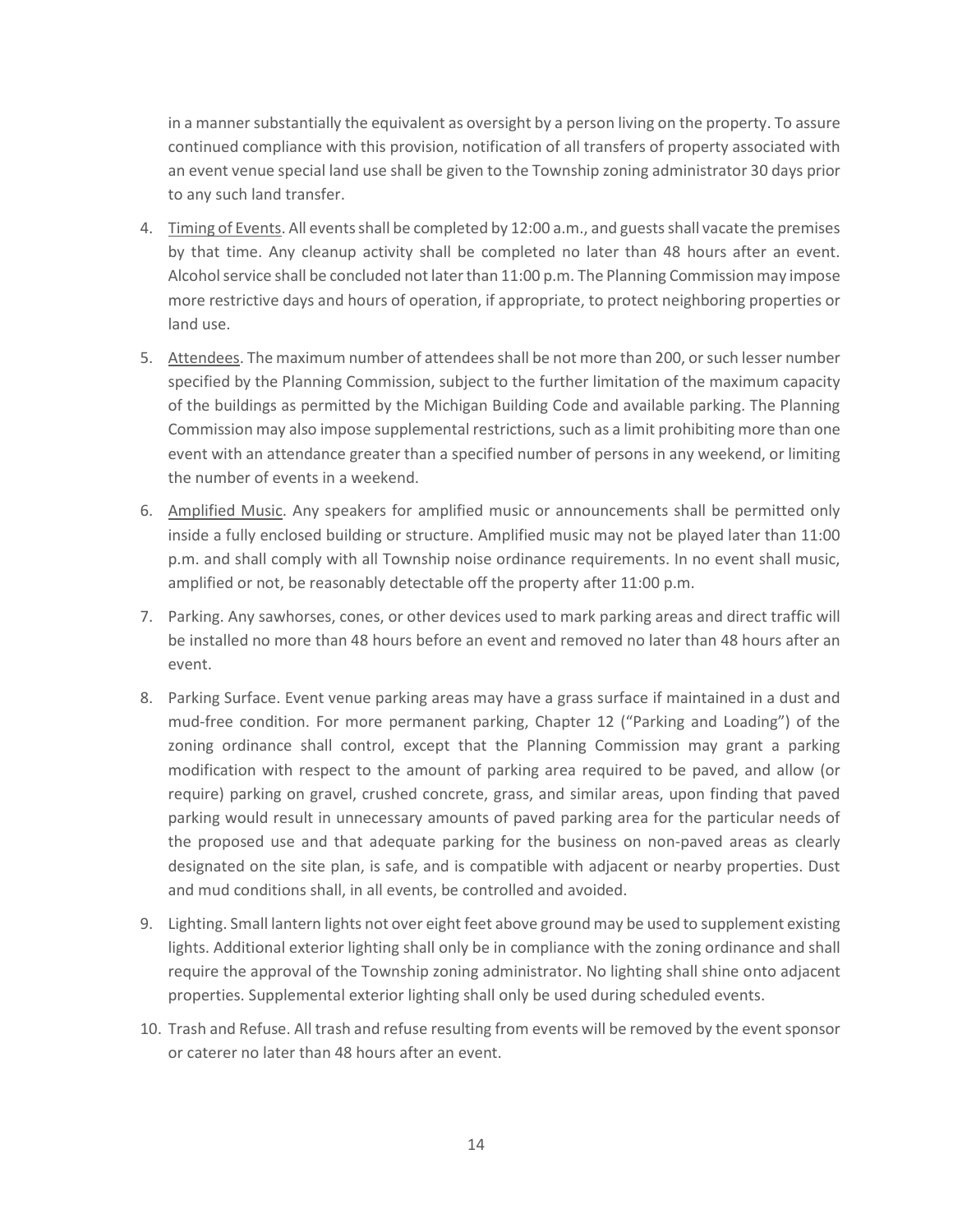- 11. Responsible Party. The property owner shall maintain responsibility for operations at the site. The applicant shall designate to the Township a responsible party, with cellular and other phone contact, who is one of the owners or residents of the property, as a contact in case there are problems during the course of an event. The contact person shall at all times be available on the property during an event or shall designate to the Township the person who shall be at the site, available by phone and responsible (in addition to the named property owner) during an event. As a condition of special land use approval, the property owner shall be responsible for compliance with the conditions of this special land use approval, regardless of whether violations are actually committed by employees, contractors, guests, or others.
- C. **Regulations and Conditions for All Event Venues.** In addition to the general requirements for special land use approval, the following specific requirements apply to all event venues:
	- 1. Parking. Off-street parking shall be provided as shown on the site plan submitted with the special land use application. The minimum number of spaces shall be as provided in Chapter 12 ("Parking and Loading") of the zoning ordinance for places of assembly without fixed seats.
	- 2. The Planning Commission may impose a maximum number of permitted vehicles, and shall require appropriate screening, fencing, or other landscaping, and shall prohibit the parking of vehicles within a specified distance from the right-of-way line of adjacent streets and provide other regulations to assure that vehicles are arranged in a safe manner, consistent with neighboring lands and uses.
	- 3. No parking whatsoever shall occur on public roads, even if permitted by Road Commission regulations, and violation of this requirement shall constitute grounds for revocation of the special use permit.
	- 4. Temporary Structures. Any tent or other temporary structure which is constructed in addition to the existing buildings and structures, so as to accommodate an event, may be installed and shall be dismantled and removed by the end of the season.
	- 5. Signage. One permanent sign shall be permitted in the same manner as allowed for permitted non-residential uses in the district. Temporary signage providing additional information may be placed not more than 48 hours prior to the scheduled event.
	- 6. Toilets and Lavatory Facilities. Toilets and lavatory facilities shall be provided in accordance with the Michigan Building Code and applicable health department regulations, including handicap accessibility when required, but in no event shall less than two separate toilets and lavatory facilities be provided. The applicant may use portable facilities which, if used, shall be located as shown on the site plan.
	- 7. Setback Requirements. All buildings and structures on the site shall conform to the minimum setback requirements of the district in which it is located, unless the Planning Commission imposes a greater setback requirement. An existing legal non-conforming building and structure shall not be used for the business if such building or structure does not meet the current minimum setback requirements.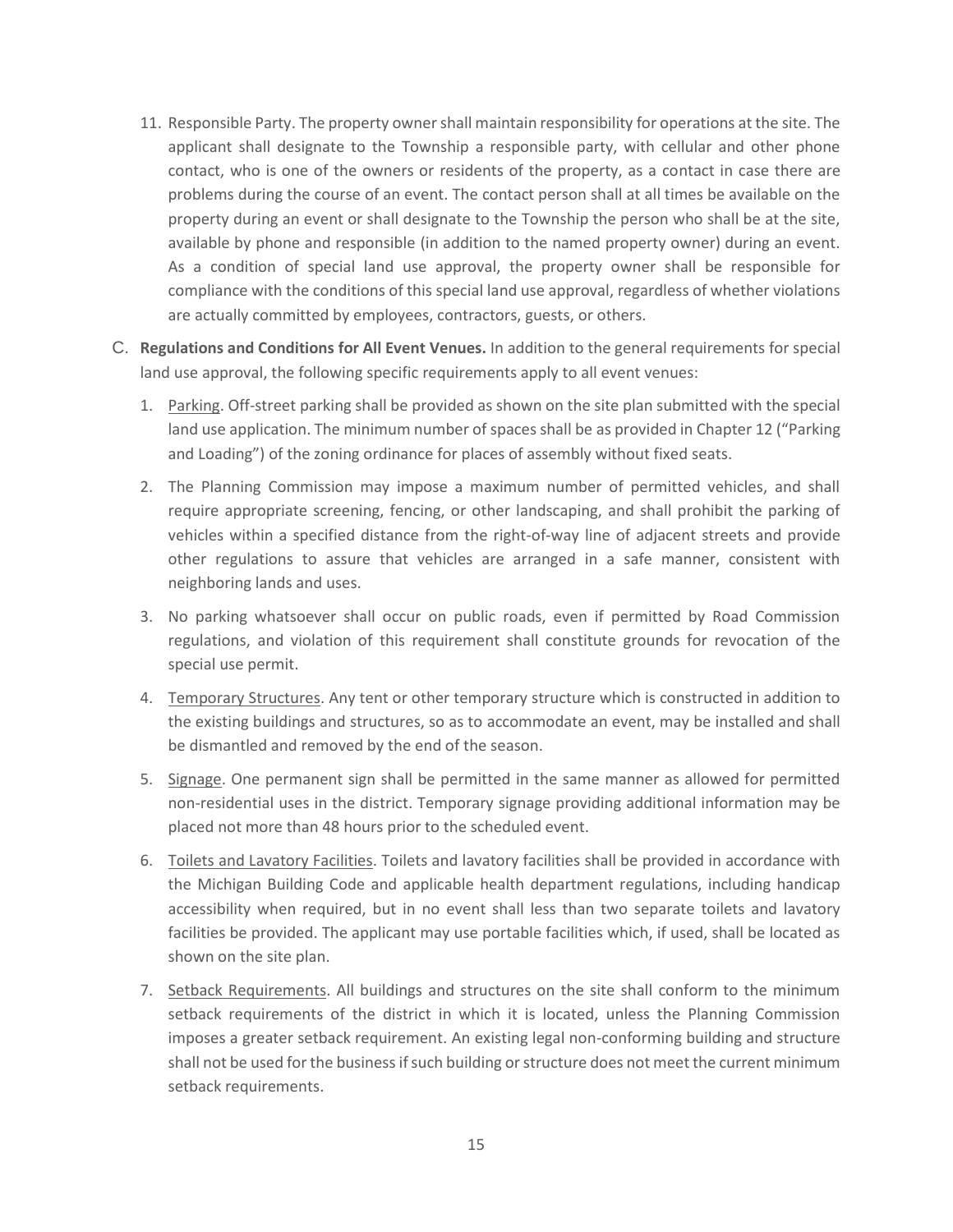- 8. Traffic Control and Security. If necessary, to ensure that traffic entering or exiting the property moves promptly and safely into and out of the parking area, personnel shall be supplied by the property owner to direct traffic. Also, security personnel shall be provided by the property owner to the extent necessary to ensure good order and safety are maintained during all events.
- 9. Auxiliary Structures. It is the intention of this section that significant additional buildings generally not be constructed to support the event venue. Auxiliary structures connected with the event venue, such as gazebos, pavilions, and restroom facilities, may be constructed as shown on the site plan. Auxiliary structures constructed to support the event venue shall not exceed a total area of 1,200 square feet.
- 10. Noise. An event venue business, and all uses, events, programs, or activities connected with the business, shall not create, assist in creating, continue, or permit the continuation of any excessive or unnecessarily loud disturbances.
- 11. Compliance with Laws and Regulations; Permits and Insurance. All required federal, state, county, and local permits for each use, event, program or activity, shall be secured and maintained by the applicant, including but not limited to the following:
	- a. Buildings, including but not limited to barns, shall not be used in the business until documentation is provided to the Township from a certified architect or engineer that the building so used is structurally sound and safe for the proposed activity. In addition, all buildings used in the business shall be inspected by Township building and electrical inspectors for the proposed uses of the building for the business.
	- b. Alcoholic beverages shall not be provided unless the provider secures and maintains an appropriate license from the Michigan Liquor Control Commission.
	- c. Driveway permits from the Road Commission for Montcalm County are necessary for ingress and egress from the site.
	- d. All buildings and structures shall be kept in compliance with applicable building and construction codes.
- 12. Additional Requirements. The Township planning commission may impose additional conditions and limitations upon the operation of the business concerning traffic, traffic patterns, parking arrangements, noises, and disturbances, and other operational aspects based on experience with the operation.

## **SECTION 19.03.27 RESERVED**

## **SECTION 19.03.28 FUNERAL HOME**

- A. The minimum lot area shall be two (2) acres and the minimum lot width shall be 150 feet.
- B. An off-street vehicle staging area shall be provided to accommodate funeral processions and activities. This area shall be in addition to the required off-street parking and its related maneuvering area.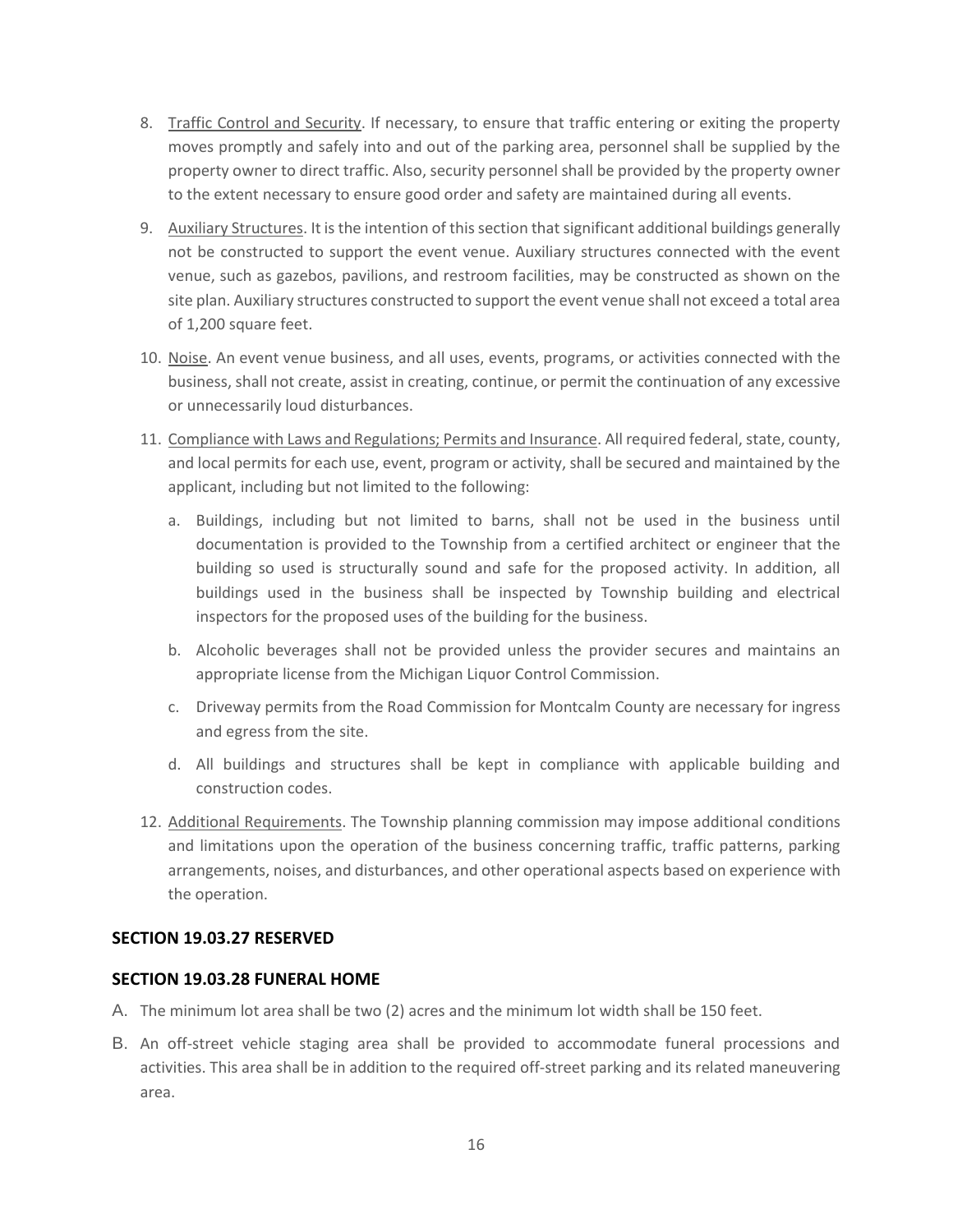- C. No waiting lines of vehicles shall extend off-site or onto any public road.
- D. Driveways and parking areas shall be at least 50 feet from any adjacent property line.

## **SECTION 19.03.29 GOLF COURSE**

- A. Golf courses shall be located on a lot at least 40 acres in area.
- B. The main and accessory buildings shall be set back at least 75 feet from all property and right-of-way lines.
- C. Retail sales and services only to guests and visitors may be permitted.
- D. A 50-foot minimum natural vegetation strip between turf areas and natural water bodies, watercourses, or wetlands must be maintained. The natural vegetation strip shall not be chemically treated.
- E. All parking areas and access drives shall be paved, provided the Planning Commission may permit a gravel surface in lieu of paving.
- F. A golf driving range accessory to the principal use of the golf course is permitted, provided the area devoted to this use shall maintain a seventy 75-foot front yard and a 100-foot side and rear yard setback. The area shall be buffered by natural vegetation and fencing to minimize the impact upon adjoining properties.

#### **SECTION 19.03.30 GREENHOUSE**

- A. The storage or materials display areas shall meet all yard setback requirements applicable to any buildings in the District.
- B. All loading activities and parking areas shall be provided on the same premises.
- C. The storage of any soil, fertilizer, or similar loosely-packaged materials shall be sufficiently contained to prevent any adverse effect upon adjacent properties.
- D. No display area shall be located within the required front yard.
- E. Activity must be located not less than 200 feet from a Residential District or existing residential use.
- F. The display or storage areas shall be provided with a permanent, durable, and dustless surface.

#### **SECTION 19.03.31 GROUP DAY CARE HOME (ADULT OR CHILD)**

- A. An outdoor recreation area shall be provided at a ratio of 150 square feet for each client served and shall be enclosed with fencing having a minimum height of four feet.
- B. Off-street parking shall be provided for family members and employees of the facility. Client pick-up and drop-off areas shall be located in such a manner that vehicles do not stop in the travel lane of the adjacent roadway and vehicles are not required to back into the roadway.
- C. The property and residence exterior shall be maintained in a manner compatible with the surrounding neighborhood.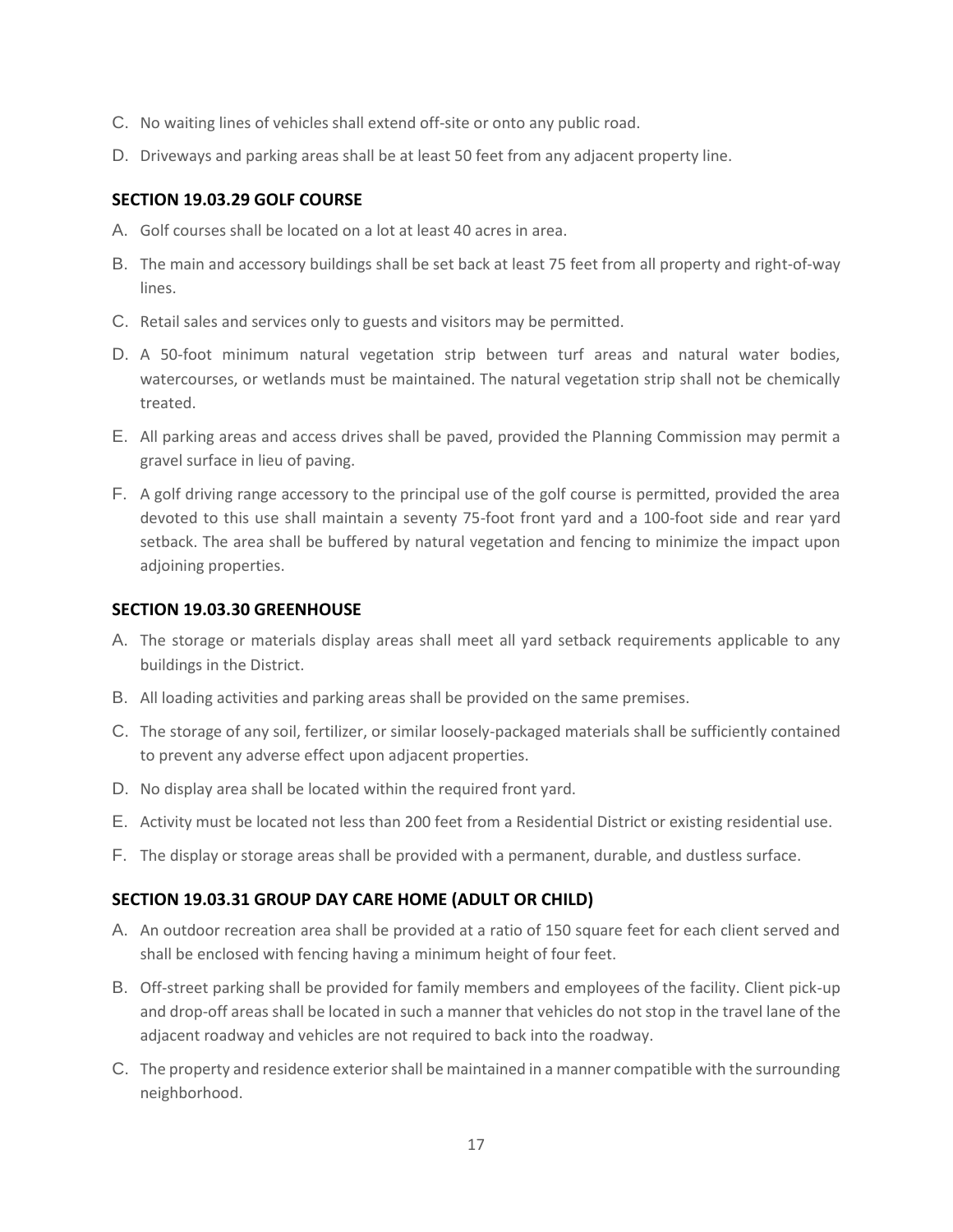- D. The facility shall be in compliance with all applicable state licensing requirements.
- E. Such facilities shall be located at least 1,500 feet from any one of the following:
	- 1. A licensed or pre-existing operating group or commercial day-care home.
	- 2. An adult foster care facility.
	- 3. A facility offering substance abuse treatment and rehabilitation service to seven or more people.
	- 4. A community correction center resident home, halfway house, or similar facility under jurisdiction of the County Sheriff or the Department of Corrections.
- F. The Planning Commission shall not prohibit evening operations completely, but may establish limitations on hours of operation and/or activities between the hours of 10:00 p.m. and 6:00 a.m.
- G. The Planning Commission shall approve group day care home special land use applications if the application satisfies the requirements specified in MCL 125.3206(4).

#### **SECTION 19.03.32 RESERVED**

#### **SECTION 19.03.33 HOSPITAL**

- A. The minimum lot area shall be 10 acres and the minimum lot width shall be 200 feet.
- B. At least one property line shall abut Class A road as designated by the Road Commission for Montcalm County or the Michigan Department of Transportation. The primary ingress and egress for off-street parking facilities for guests, patients, employees, and staff shall be directly from said road.
- C. All main and accessory buildings shall be set back at least 100 feet from any property line.
- D. Ambulance and emergency entrance areas shall be visually screened from the view of adjacent residential uses by a structure or sight- obscuring wall or fence of six feet or more in height. Access to and from the ambulance and delivery areas shall be directly from an arterial or collector street, as designated by the Road Commission for Montcalm County or the Michigan Department of Transportation.
- E. No power plant, laundry, or loading area shall be located nearer than 100 feet to any adjacent Residential District or use.
- F. No more than 25% of the gross site area shall be occupied by buildings, excluding parking structures.
- G. Any hazardous materials proposed to be stored, used, or handled on-site shall be disclosed by the applicant and all such storage, use and handling shall be conducted in accordance any applicable county, state, or federal requirements.
- H. Helicopter landing pads may be permitted as accessory uses.

#### **SECTION 10.03.34 RESERVED**

#### **SECTION 19.03.35 HOTEL/MOTEL**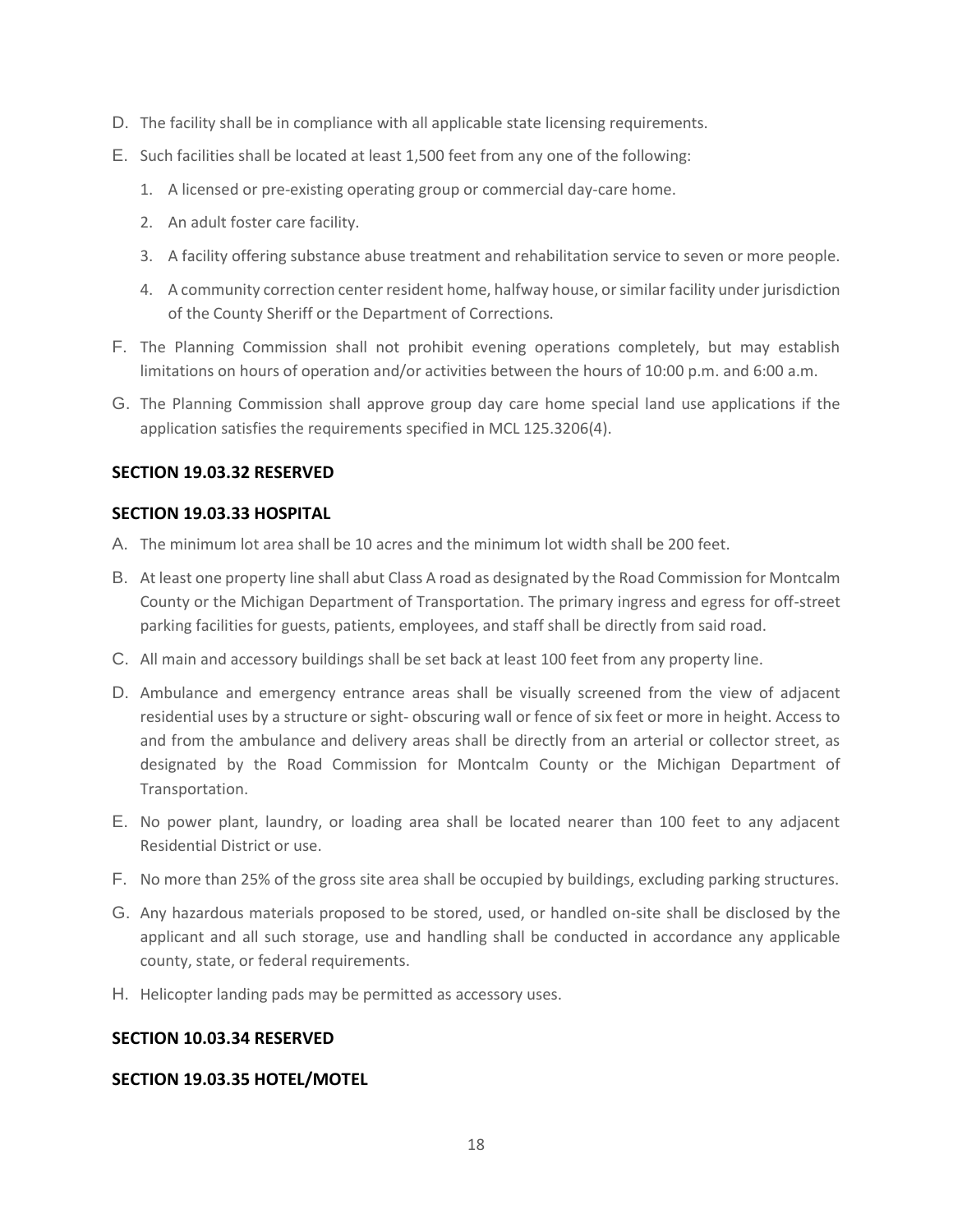- A. A hotel or motel that includes auditorium, exhibition, or public meeting space shall provide parking to accommodate all uses on the site and shall be further regulated pursuant to Section 19.03.51, places of public assembly.
- B. A hotel/motel that includes an eating and drinking establishment shall be further regulated pursuant to Section 19.03.25.
- C. The use and the impact of the establishment shall be compatible with other allowed uses in the vicinity in terms of parking, traffic, noise, and odors, and shall not adversely impact the area in which it is located.
- D. Each unit shall contain not less than 250 square feet of floor area, and shall contain at least two rooms, including a bathroom.
- E. Parking areas shall have a minimum front yard setback of 20 feet and side and rear yard setbacks of ten feet.
- F. No guest shall establish permanent residence at a hotel.

## **SECTION 19.03.36 RESERVED**

#### **SECTION 19.03.37 JUNKYARD OR SALVAGE YARD**

- A. The minimum lot area shall be at least (10) acres.
- B. The storage area shall be screened from view around the entire periphery by a sight-obscuring wall or fence not less than seven (7) feet in height and meeting the screening requirements of this Ordinance. Said wall or fence shall be of sound construction, painted, and otherwise finished neatly and inconspicuously.
- C. The area upon which junk materials are stored, including the main and accessory buildings, shall be located not closer than 500 feet to any public building, church, hospital, park, day care center, or school, or closer than 100 feet to any Residential District or use.
- D. All buildings shall be set back not less than 50 feet from any property line. Fenced areas shall not be located closer than 150 feet from any right-of-way line and 50 feet from any other property line. Such required setback areas shall be planted with trees, grass, and shrubs to minimize the appearance of the installation.
- E. No storage shall be permitted outside the required fenced area and no materials shall be stacked higher than such fence.
- F. All batteries, chemicals, and other toxic or hazardous substances shall be removed from vehicles and other junk materials and shall be stored or disposed of in accordance with applicable state or federal regulations.
- G. All junkyards shall obtain all applicable federal, state, and local permits and licenses.

## **SECTION 19.03.38 KENNEL/ANIMAL DAY CARE**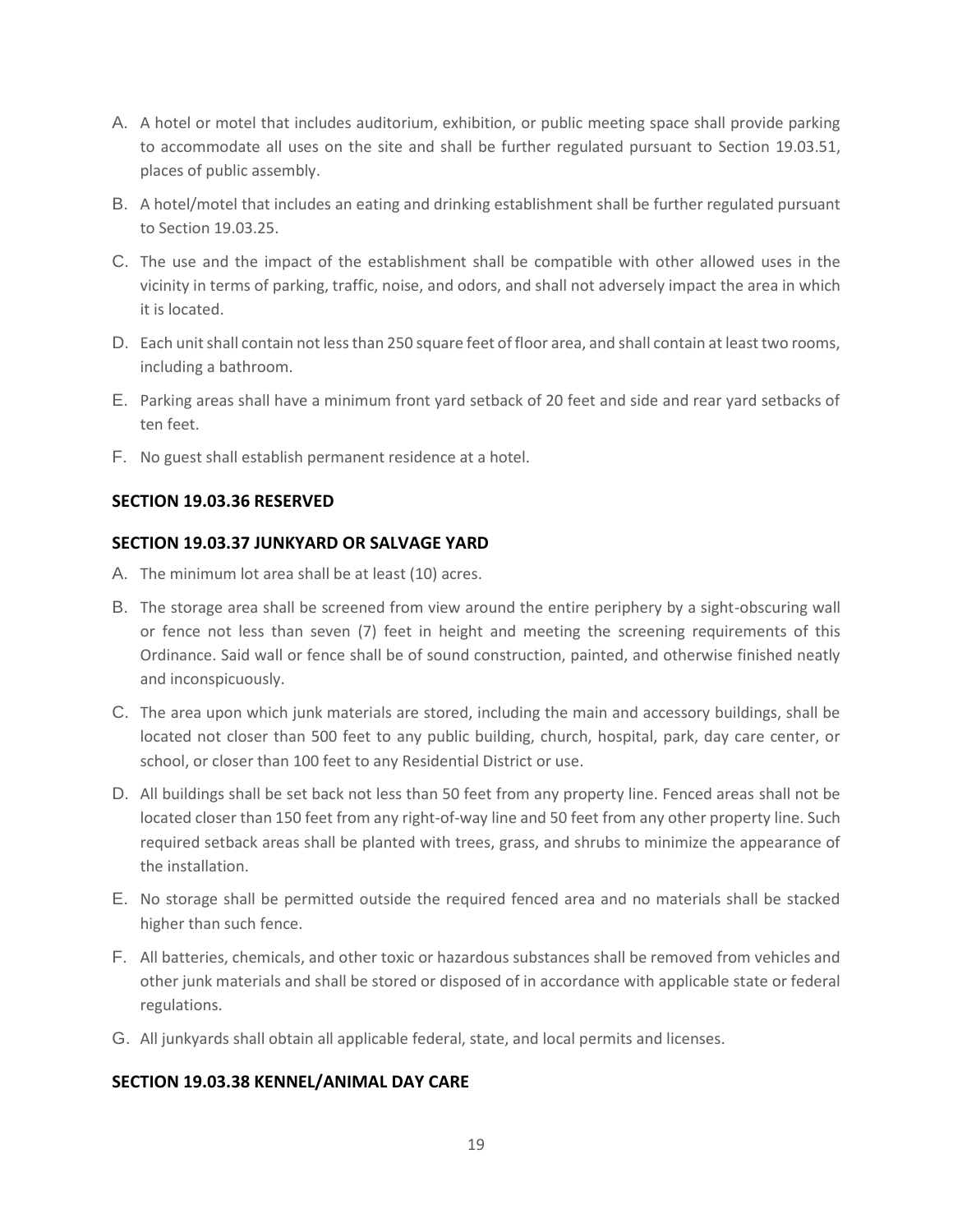- A. Kennels and animal day care uses, including outdoor play areas and runs, shall be set back at least 100 feet from all property lines and shall not occur in a front yard
- B. The applicant shall submit evidence that noise shall be contained to the property. If it is documented that animals are barking for more than two (2) hours over five (5) or more separate days, the special use permit may be suspended or revoked pursuant to Section 19.01(N). Documented barking is where the County Sheriff or Zoning Administrator has witnessed continued barking.
- C. Kennels shall have a permit issued by Montcalm County and be in good standing with the County Animal Control Department.

# **SECTION 19.03.39 LAUNDROMAT**

- A. The planning commission may impose hours of operation limitations to protect the character of surrounding uses.
- B. The laundromat shall be maintained in a manner compatible with the surrounding neighborhood.
- C. The applicant shall provide satisfactory evidence that all storage tanks or other facilities used to store hazardous, toxic, odorous, explosive, or flammable substances shall be equipped with appropriate containment structures or equipment; to prevent any migration of such substances into the groundwater or surface waters of the Township; and to prevent said substances from being perceptible outside such containment.

# **SECTION 19.03.40 RESERVED**

## **SECTION 19.03.41 MACHINE SHOP**

- A. There shall be a minimum lot width of 200 feet.
- B. Any main building shall be a minimum of 100 feet from a road/street right-of-way and a minimum of two hundred 200 feet from an adjacent residential district or use.
- C. Any outside storage area shall not exceed 2,000 square feet in area and shall be screened from view on all sides by a fence or wall between six and eight feet in height or landscaped equivalent. The fence or wall shall be tall enough to screen the view of the contents of the storage area. The Planning Commission may require that certain items or equipment be stored inside if such outdoor storage would be incompatible with surrounding properties.
- D. Any portion of a building containing the use shall not have loading doors, windows, or other similar openings facing an abutting Residential District or use. If openings are present, they shall remain closed at all times while any part of the business is in operation.

## **SECTION 19.03.42 MANUFACTURING, PROCESSING, AND/OR ASSEMBLY**

- A. The Planning Commission may establish hours of operation to protect the character of the land uses in the vicinity.
- B. The applicant shall disclose any hazardous, flammable, or corrosive materials proposed to be stored,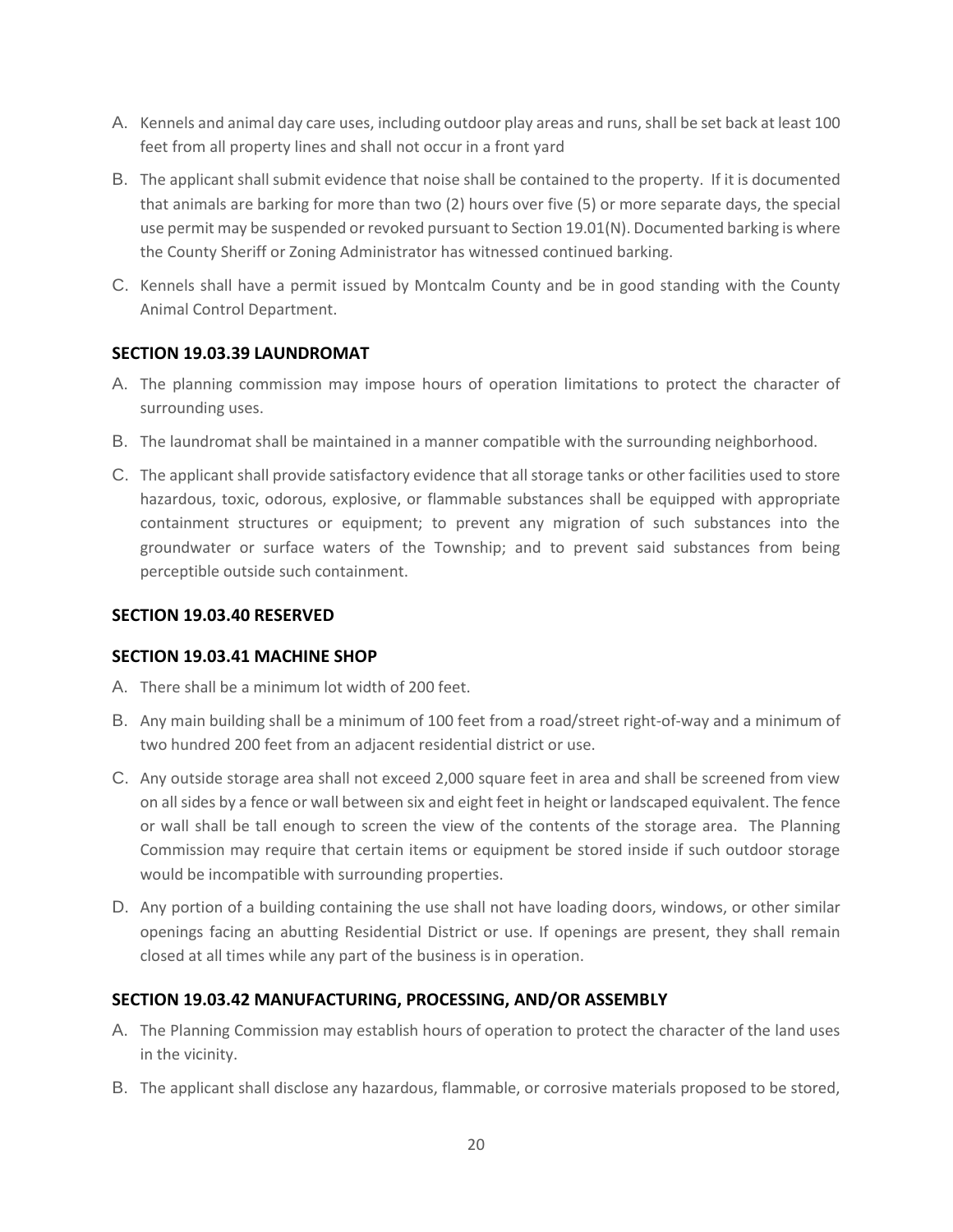used, or handled on the site. Use and handling shall be conducted in accordance with applicable local, state, and federal requirements.

- C. Federal, state, and local agency requirements for storage, spill prevention, record keeping, emergency response, transport, and disposal of hazardous substances and polluting materials shall be met. No discharge to groundwater, including direct and indirect discharges, shall be allowed without appropriate federal, state, and county permits and approvals.
- D. Any storage facilities shall provide adequate security and signage to notify the public of any hazardous materials and to prevent trespass.
- E. The Planning Commission may require buffering, screening, setbacks, and other elements, including those greater than otherwise required by this Ordinance, to protect the public health, safety, and welfare.
- F. The applicant shall demonstrate and disclose the following:
	- 1. Potential environmental impacts on air, surface water, ground water, soils, and natural features. The applicant shall provide evidence that these potential impacts shall be minimized or fully mitigated.
	- 2. Potential impacts on the health of residents of the Township and surrounding communities and on plant and wildlife communities in the vicinity. The Planning Commission shall not approve the proposed manufacturing, compounding, or processing use if potential impacts are significant.
	- 3. The potential chemical composition of all emissions to the air, groundwater, and surface waters shall be disclosed.

# **SECTION 19.03.43 MEDICAL OFFICE**

- A. Any disposal of bio-hazardous waste shall be in conformance with federal, state, and local requirements.
- B. Where a parking area abuts a Residential District or use, the parking area must be screened using appropriate and effective screening methods as determined by the Planning Commission.

## **SECTION 19.03.44 MINING OPERATION**

- A. Mining operations shall be regulated by Eureka Charter Township Mining Ordinance (Ordinance #84), as amended.
- B. In addition to the standards of Ordinance 84, the Planning Commission shall also consider whether or not the applicant has satisfied his/her burden in demonstrating the following pursuant to MCL 125.3205:
	- 1. That there are valuable natural resources on the subject property,
	- 2. That the applicant can extract such resources and reasonably expect to operate at a profit, and;
	- 3. That no very serious consequences will result from extraction, after considering the following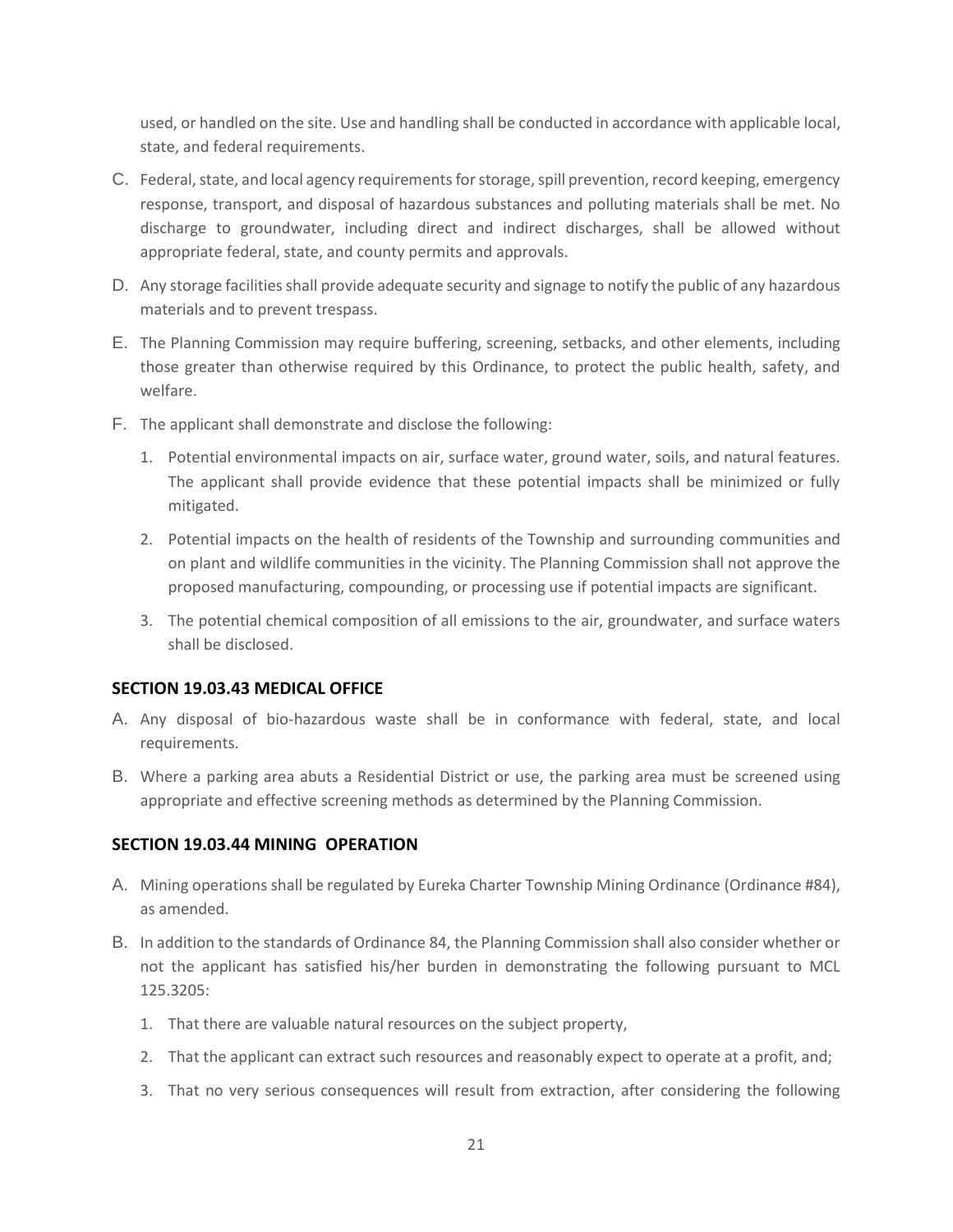standards:

- a. The relationship of extraction and associated activities with existing land uses.
- b. The impact on existing land uses in the vicinity of the property.
- c. The impact on existing property values in the vicinity of the property and along the proposed haul routes, based on credible evidence.
- d. The impact on pedestrian and traffic safety in the vicinity and along the proposed haul routes.
- e. The impact on other identifiable health, safety, and welfare interests in the local unit of government.
- f. The overall public interest in the extraction of the specific natural resources on the property.

#### **SECTION 19.03.45 MINI-STORAGE FACILITY**

- A. The area of the proposed site shall be at least two (2) acres.
- B. The use shall be established and maintained in accordance with all applicable local, state, and federal laws.
- C. All outdoor storage areas shall be fenced and screened from view from adjoining roadways and residential properties and be provided with a smooth and dust-free surface.
- D. All parking, maneuvering, and drive lane areas shall be provided with a paved surface and all drive aisles shall be sufficient to accommodate vehicular movements and the parking of vehicles for loading/unloading purposes.
- E. Automatic night lighting and fully cut-off fixtures must be used.

#### **SECTION 19.03.46 RESERVED**

#### **SECTION 19.03.47 OPEN AIR BUSINESS**

- A. The minimum lot size shall be one (1) acre.
- B. Open air business areas shall provide adequate areas for vehicular and pedestrian movement, and shall provide for adequate emergency vehicle access.
- C. The Planning Commission may require a six-foot fence or wall to be constructed along the rear and/or sides of the lot to keep trash, paper, and other debris from blowing off the premises.
- D. Open air businesses shall comply with all applicable Mid-Michigan Health Department regulations regarding sanitation and general health conditions.
- E. The lot area used for display or storage areas shall be provided with a permanent, durable, dustless surface and shall be graded and drained so as to dispose of all surface water.

#### **SECTION 19.03.48 OUTDOOR RECREATION**

A. The use shall be located on property with direct access to a public street.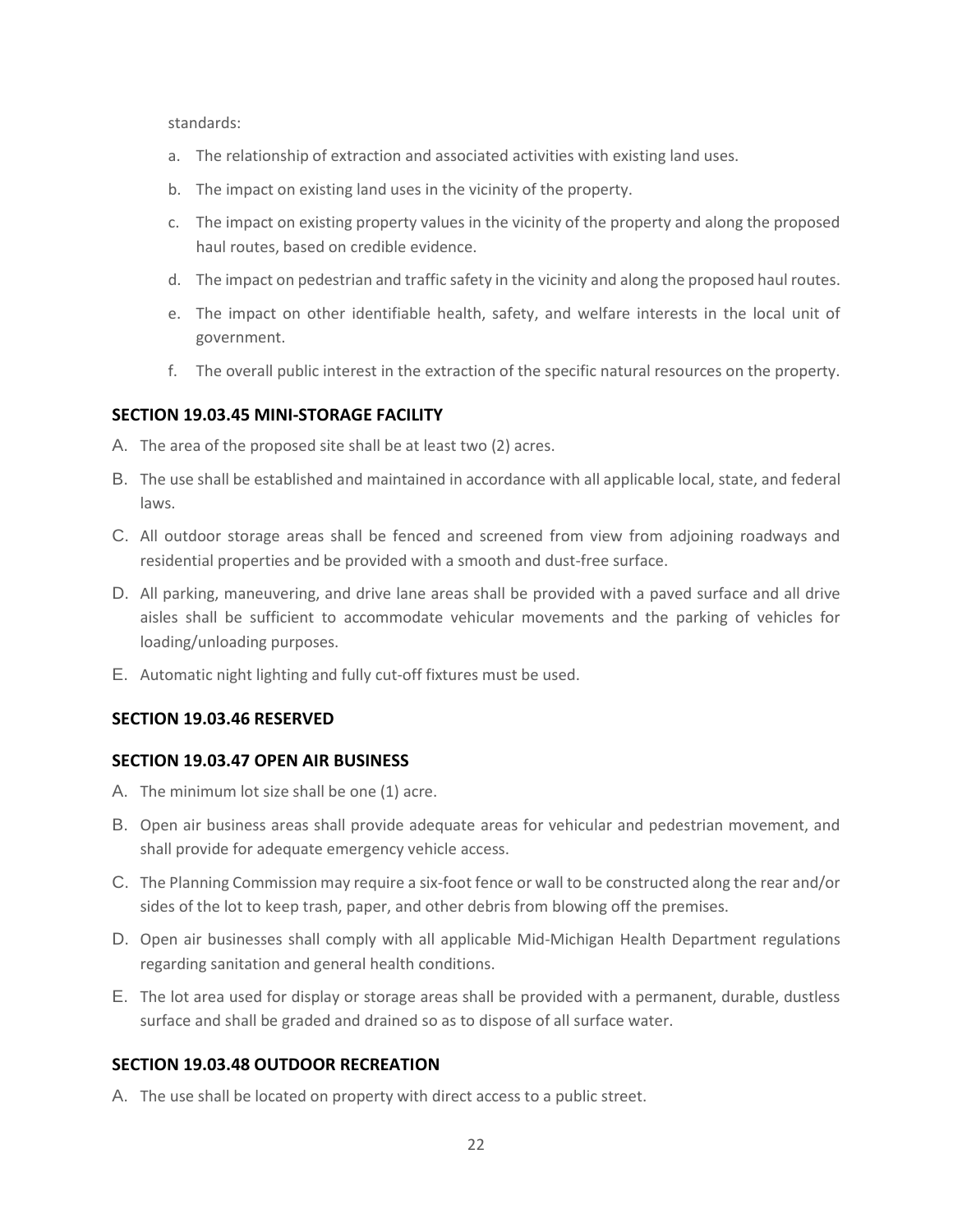- B. Any outdoor activity areas shall be set back a minimum of 50 feet from any residential district or use. The Planning Commission may impose a greater setback and/or additional fencing, landscaping, berming, or screening to protect adjoining residential properties.
- C. Any building shall comply with the yard setback requirements of the district in which it is located.

## **SECTION 19.03.49 OUTDOOR STORAGE FACILITY OR YARD**

- A. Sight-obscuring fencing must be installed outside the storage area.
- B. No part of the fence shall extend toward a road beyond the front wall of the main building. The exterior of the fenced-in area shall be screened with grass and trees and/or shrubs to minimize the appearance of the installation.
- C. Nothing being stored can be stacked higher than the fence or outside the fenced area unless specifically authorized by the Planning Commission.
- D. Vehicles in storage must be able to be licensed and/or titled, including watercraft. Inoperable or junk vehicles may not be stored.
- E. Items must be stored in an orderly fashion so the surrounding neighborhood shall not be negatively impacted.

#### **SECTION 19.03.50 PERMITTED USES WITH DRIVE-THROUGH FACILITIES**

- A. All such uses shall have direct ingress and egress through a paved major thoroughfare with a righthand turn lane in case of unforeseen stacking.
- B. Each drive-through entrance/exit shall be at least 150' from an intersection of public rights-of-way and at least 150' from the curb cut on an adjacent property. Exceptions may be granted by the Planning Commission when drive-thru pull out spaces are provided, or part of a service drive/shared drive situation.
- C. All automobile queuing for a drive-through window shall be separated from other onsite traffic patterns.
- D. Pedestrian areas shall be clearly marked and delineated with colored distinguishing material.
- E. Each entrance to an aisle and the direction of traffic flow shall be dearly designated by signs and pavement markings.
- F. Each drive-through lane shall be separated from the circulation routes necessary for ingress or egress from the property, or access to a parking space.
- G. The drive-through lane(s) shall be designed to accommodate a full-size passenger vehicle.
- H. The applicant shall demonstrate to the satisfaction of the Township Planning Commission that vehicle stacking areas for the drive-through facility are sufficient to accommodate the highest volume likely at the facility without encroaching on the public right-of-way or the drive aisles, parking, or pedestrian areas on site. A minimum of six vehicles stacking spaces per drive-through lane shall be provided. The Planning Commission may require additional stacking spaces for eating and drinking establishments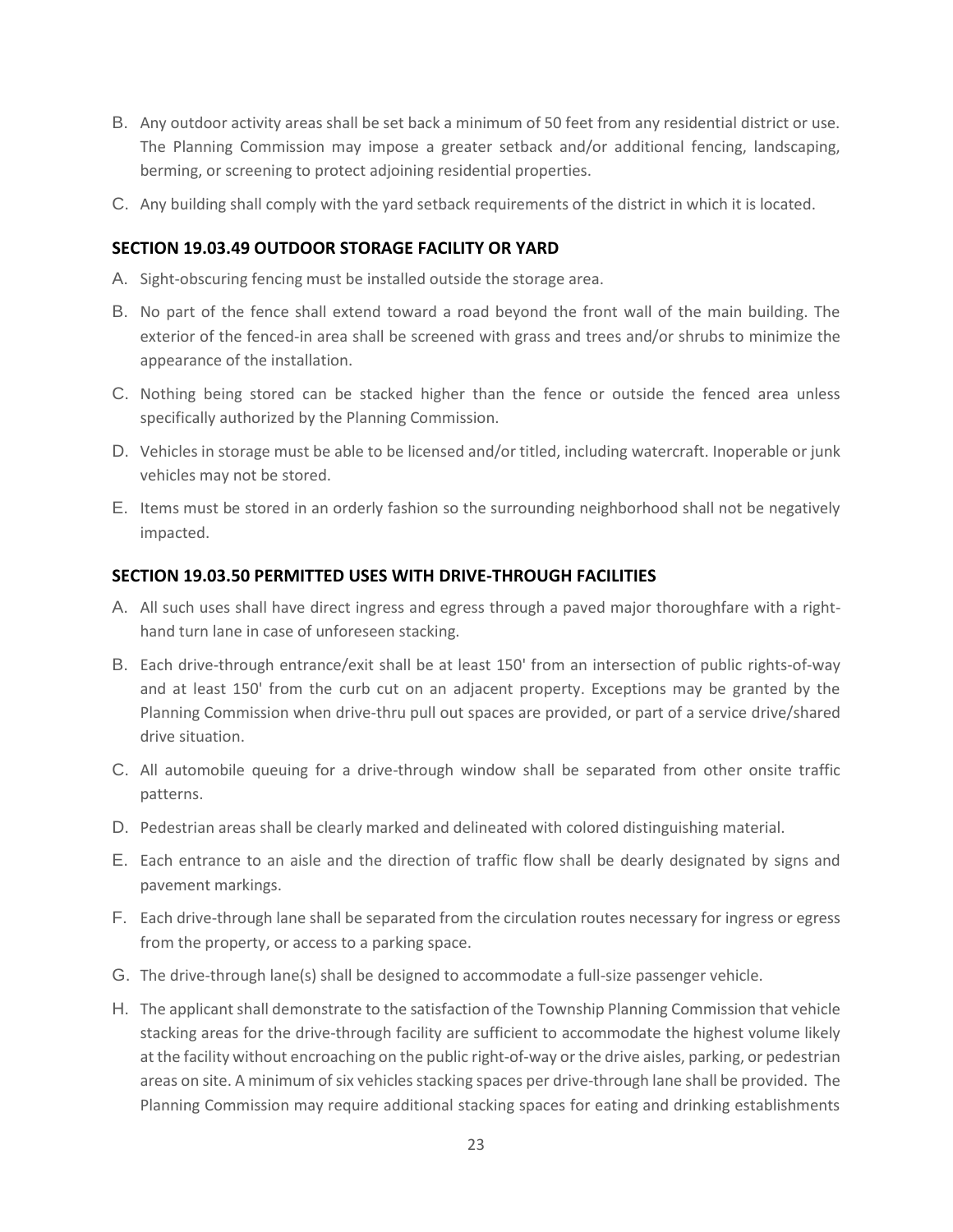containing drive-through facilities based on the length of menu and other applicable factors.

- I. Landscaping of the drive-through aisle shall be provided per the Planning Commission as seen fit for the site situation, especially to adjoining zoning districts. Waste containers must be in locations that do not cause distraction of the site.
- J. In the event that safety issues arise, the Zoning Administrator may impose a non-use order until the matter is rectified.
- K. Order waiting parking spots may be required by the Planning Commission depending on establishment menu.
- L. Drive-through facilities shall also have an escape lane.
- M. Significant changes to the nature of the establishments or may require the applicant to return to the Planning Commission for possible parking, stacking, or physical changes to the site.
- N. The parking and maneuvering areas of the site shall be fenced and screened from the view of any abutting Residential District or use by a decorative fence or wall, or a landscaped equivalent.
- O. Outdoor speakers for the drive-through facility shall be located in a way that minimizes sound transmission toward adjacent property.

# **SECTION 19.03.51 PLACE OF PUBLIC ASSEMBLY**

- A. The Planning Commission may require the completion of a traffic impact study to ensure streets will be capable of accommodating traffic from the proposed use.
- B. Outside activities shall not take place within 50 feet of any property line abutting a Residential District.
- C. The Planning Commission may require an additional greenbelt or screening to minimize visual, noise, or other effects from the proposed use or parking area.

## **SECTION 19.03.52 RETAIL ESTABLISHMENT, MAJOR**

- A. Public access to the site shall be located as far as practicable from an adjacent intersection as measured from the nearest right-of-way line to the nearest edge of said access.
- B. Any principal building shall have side and rear yard setbacks of at least 50 feet.
- C. The Planning Commission may require landscaping in accordance with the landscaping requirements of this Ordinance, or a six-foot fence or wall along the rear and/or sides of the lot to keep trash, paper, and other debris from blowing off the premises.
- D. No mechanical rooms or loading areas shall be located within 200 feet of any Residential District or use.
- E. Any loading area facing a Residential District or use shall be screened by a major buffer, as defined by the landscaping requirements of this Ordinance. Loading areas shall not be located within any required yard and may not be located in the front yard.
- F. Any lot on which such use is conducted shall have at least 300 feet of frontage on an arterial street as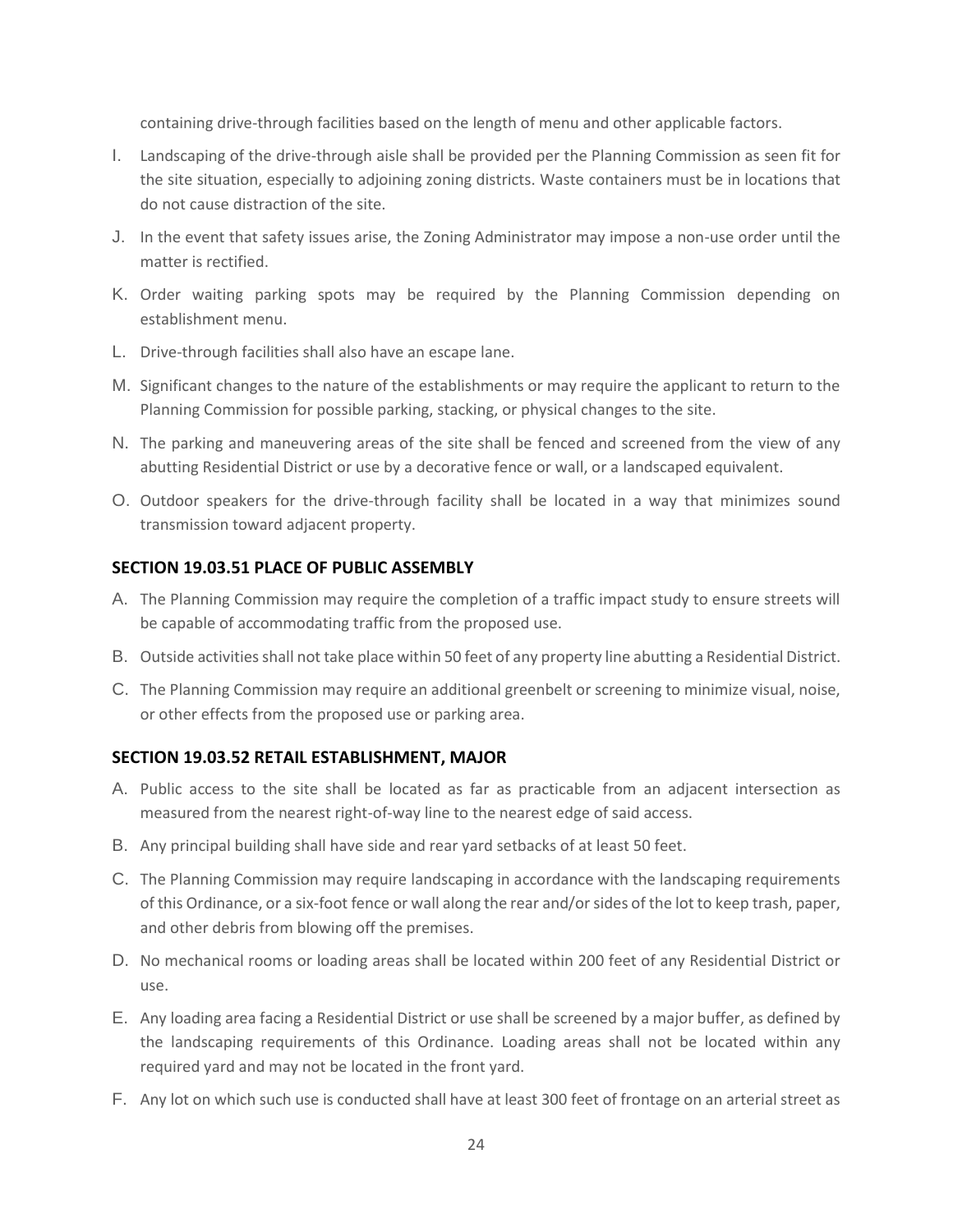designated by the Road Commission for Montcalm County or the Michigan Department of Transportation.

## **SECTION 19.03.53 SAWMILL**

- A. The Planning Commission may limit operating hours and set specific operating times as part of the approval process.
- B. The use of a portable chipper, stud mill, or other similar processing equipment as well as any storage or accessory buildings located on the site shall be set back at least 100 feet from any road right of way or lot line. The Planning Commission may impose a greater setback in order to protect the public health, safety, and welfare.
- C. Vehicle access to the site shall be located on a road suitable to accommodate both vehicular and truck traffic. Parking and loading areas shall be provided and shall be constructed of gravel or stone surface.
- D. The maximum area of land permitted for raw material (log) storage, milling operations, and processed waste (sawdust and cuttings) storage shall not exceed five acres of contiguous land and shall be arranged so as not to constitute a fire hazard.
- E. The Planning Commission may limit the frequency of loading, shipment, or delivery activities to limit nuisances created by this activity from impacting adjacent land uses.
- F. All raw and processed material shall be stored in a neat and orderly manner. In addition, the property shall be kept free of junk, debris, garbage, and tall weeds and grasses. The outdoor storage of inoperable equipment, inoperable or unlicensed vehicles, and equipment or vehicle parts shall be strictly prohibited.
- G. All waste from sawmill operations shall be disposed of in a manner that meets all local, state, and federal laws.

## **SECTION 19.03.54 RESERVED**

## **SECTION 19.03.55 TATTOO PARLOR**

- A. The Planning Commission may establish hours of operation to protect the character of the land uses in the vicinity. Hours of operation shall be consistent with those of adjacent land uses.
- B. Food or beverages shall not be served at the establishment.
- C. The applicant shall demonstrate that outdoor loitering space would not be provided for and that outdoor loitering would be prohibited.
- D. The use shall be compatible with other allowed uses in the vicinity. The impact of the establishment shall be no greater than of other uses allowed in the GC, General Commercial district.
- E. A proposed tattoo and piercing parlor shall be located a minimum of 1,000 feet from an existing tattoo and piercing parlor or educational facility, as measured from to the lot line. The Planning Commission may waive this requirement if it finds that physical features significantly separate the uses so as to avoid concentration of tattoo and piercing parlors, and to avoid the establishment of a tattoo and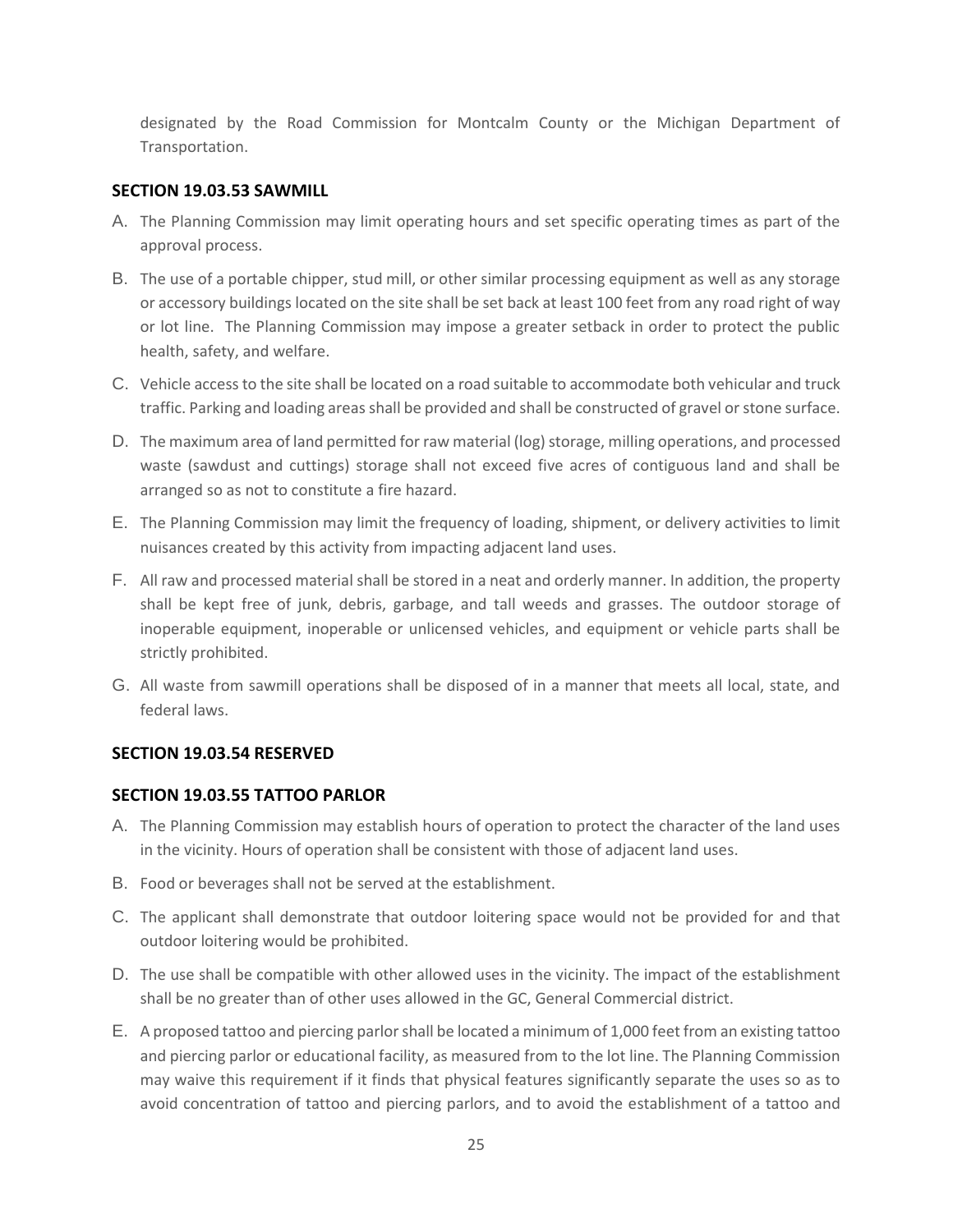piercing parlor in proximity to an educational facility.

# **SECTION 19.03.56 TRUCK/FREIGHT TERMINAL**

- A. Access driveways shall be located no less than 200 feet from the centerline of the intersection of any street or any other driveway.
- B. Trucks and trailers parked overnight shall be set back a minimum of 100 feet from the front lot line.
- C. The principal and accessory buildings and structures shall not be located within 200 feet of any Residential District or use.
- D. The lot area used for parking, display, or storage shall be provided with a permanent, durable, dustless surface and shall be graded and drained so as to dispose of all surface water.
- E. Any vehicle or equipment stored outside of an enclosed building shall not extend into any required yard.

# **SECTION 19.03.57 TELEVISION OR RADIO STATION**

- A. The minimum lot size shall be two (2) acres.
- B. Individual setbacks for any tower or other similar structure shall be at least one-half  $(\frac{1}{2})$  the height of any such structure.

#### **SECTION 19.03.58 RESERVED**

## **SECTION 19.03.59 VETERINARY OFFICE**

- A. Animal wastes, biohazard materials, or byproducts shall be disposed of as required by the Mid Michigan Health Department, the Michigan Department of Public Health, or other duly appointed authority. All other wastes shall be contained in leak-proof and odor-proof containers removed not less frequently than twice per week. No animal wastes, biohazard materials, or byproducts shall be buried or incinerated on site. Any failure on the part of the operator to maintain proper licensing shall be grounds for the revocation of a special use approval for a veterinary clinic.
- B. All operations and the housing or boarding of animals shall be contained in one or more completely enclosed buildings.
- C. The application shall provide for measures acceptable to the planning commission to prevent any noise in excess of 60 decibels at any property line.
- D. The boarding of animals may be permitted as an accessory use. Outdoor areas used in the conduct of the veterinary office or boarding services shall be set back at least 100 feet from all property lines and shall not occur in a front yard.
- E. Kennels and animal day care uses, including outdoor play areas and runs, may also be permitted as an accessory use, shall be set back at least 100 feet from all property lines, and shall not occur in a front yard.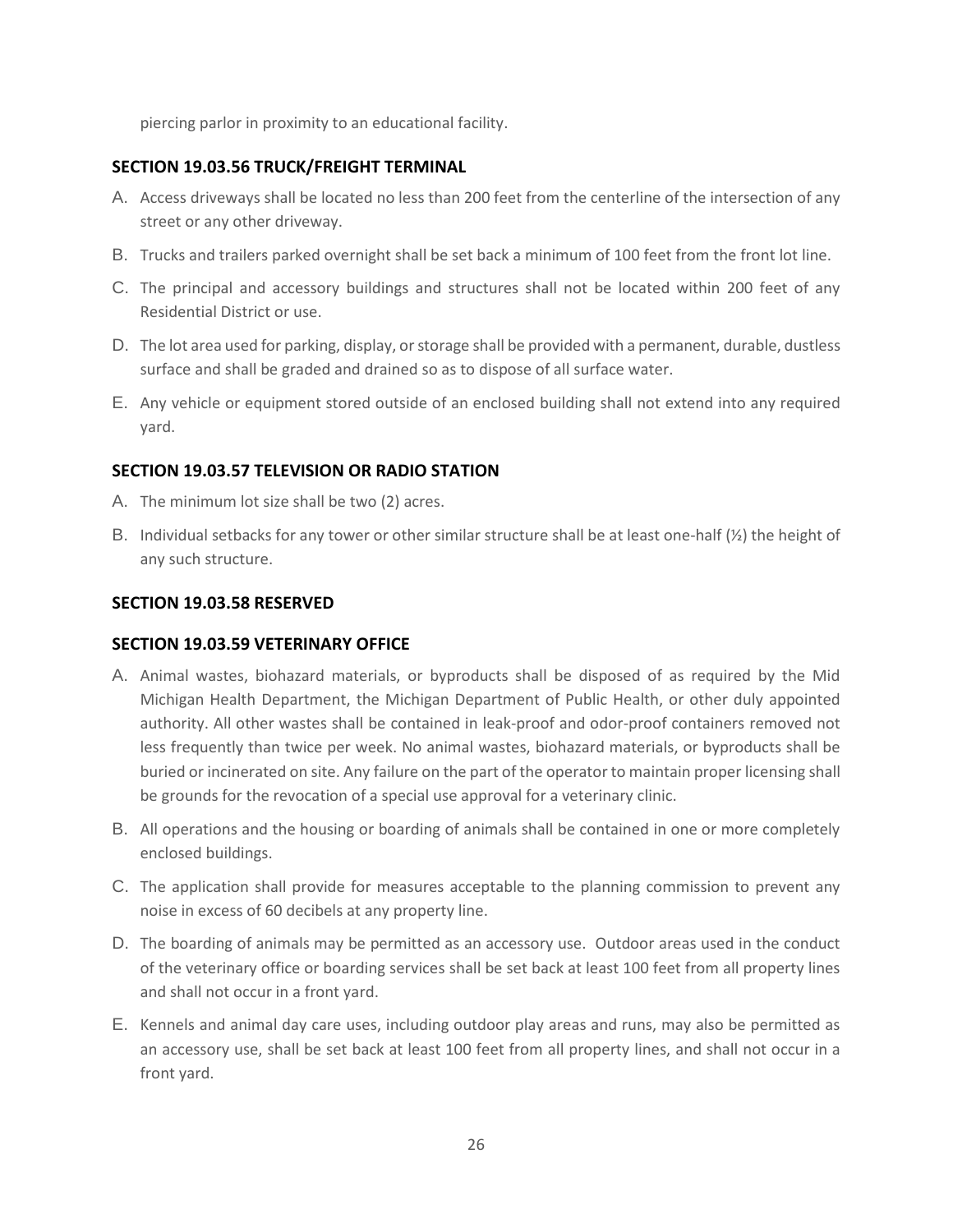## **SECTION 19.03.60 WAREHOUSE**

- A. Additional landscaping may be required to help screen the building or any outdoor storage area.
- B. Hazardous materials shall be disposed of, stored, and handled as required by the Mid Michigan Health Department, the Michigan Department of Public Health, or other duly appointed authority. No hazardous materials shall be buried or incinerated on site.
- C. At least twenty (20%) percent of any elevation of a warehouse facility visible from a public road rightof-way shall be comprised of brick or another decorative material acceptable to the Planning Commission.

#### **SECTION 19.03.61 WIRELESS COMMUNICATION FACILITY**

- A. Additional Information Required for Review. In addition to the requirements for site plans and special land uses, the following information shall be provided by the applicant when applying to construct a wireless communication antenna:
	- 1. Name and address of the proposed operator of the site.
	- 2. Name and address, including phone number of the person responsible for determining feasibility of co-location as provided in this section.
	- 3. Preliminary design of all proposed structures, including elevations and renderings showing the proposed facility from four vantage points located not less than 200 feet nor more than 500 feet from the proposed tower location.
	- 4. A registered engineer's certification of the design and safety of the proposed tower for West Michigan conditions. Such certification shall set forth the fall zone area for the proposed tower. If such fall zone area is less than that of a circle whose radius is equivalent to the height of the proposed tower, such certification shall provide structural calculations and detail sufficient to demonstrate the accuracy of such lesser fall zone area determination. Such certification shall be provided by an engineer licensed to practice in Michigan.
	- 5. Method of fencing, finished color and, if applicable, the method of camouflage and illumination.
	- 6. A notarized statement signed by the applicant indicating the number and type of additional antennae the proposed tower will accommodate through co-location.
	- 7. Each applicant shall provide an inventory of existing towers, tall structures, antennas, or sites approved for towers or antennas that are either within the jurisdiction of the Eureka Charter Township, or within one mile of the border thereof, including specific information about the location, height, and design of each tower or tall structure. The Zoning Administrator may share such information with other applicants applying for approvals under this Ordinance or other organizations seeking to locate antennas within the Township, provided, that the Zoning Administrator is not, by sharing such information, in any way representing or warranting that such sites are available or suitable.
	- 8. The separation distance from other towers described in the inventory of existing sites shall be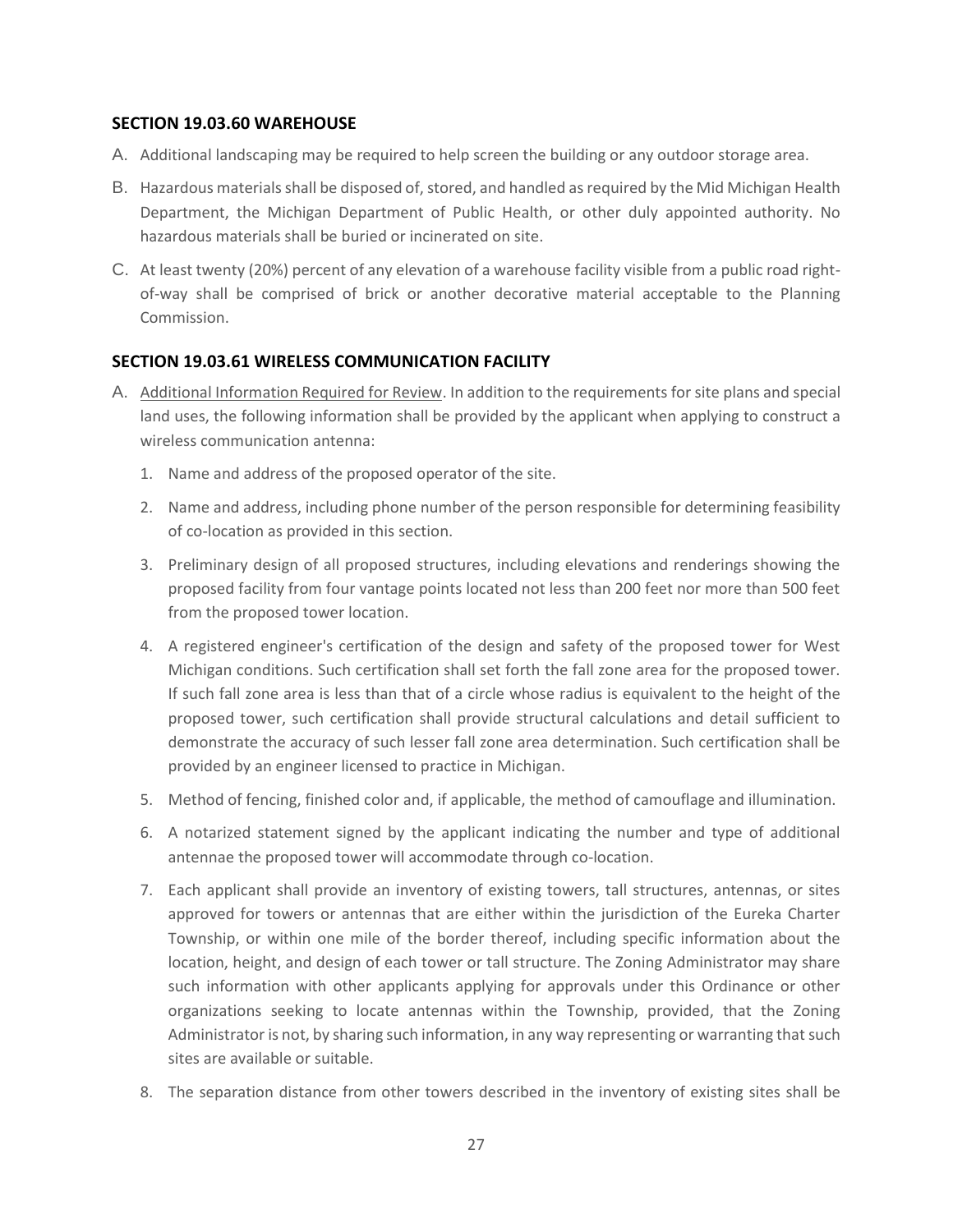shown on an updated site plan or map. The applicant shall also identify the type of construction of the existing tower(s) and the owner/operator of the existing tower(s), if known. The applicant shall also demonstrate the reasons such existing towers or tall structures cannot be used in lieu of the proposed communication tower.

9. Pursuant to MCL 125.3514, once all required materials are submitted, the Planning Commission shall review the application in accordance with the standards of Section 19.02 and shall either approve, approve with conditions, or deny the application within 90 days of receipt of all required information, as determined by the Zoning Administrator. If the Planning Commission does not approve, approve with conditions, or deny the application with 90 days, the application shall be considered approved and the Planning Commission shall be considered to have made any determination required for approval.

#### B. Siting Criteria.

- 1. Antennas for Commercial Wireless Telecommunication Services shall be required to co-locate on any existing or approved Commercial Wireless Telecommunication Services tower within a onemile radius of the proposed tower unless one of more or the following conditions exists:
	- a. The planned equipment would exceed the structural capacity of the existing or approved tower or building, as documented by a qualified and registered professional engineer, and the existing or approved tower cannot be reinforced, modified, or replaced to accommodate planned or equivalent equipment at a reasonable cost.
	- b. The planned equipment would cause interference materially affecting the usability of other existing or planned equipment at the tower or building as documented by a qualified and registered professional engineer and the interference cannot be prevented at a reasonable cost.
	- c. Existing or approved towers and buildings within a one-mile radius cannot accommodate the planned equipment at a height necessary to function reasonably as documented by a qualified and registered professional engineer.
	- d. Other unforeseen reasons that make it unfeasible to locate the planned equipment upon an existing tower or building.
- 2. The applicant's failure or refusal to allow any future applicant to co-locate its antenna on the applicant's tower consistent with these terms and conditions shall be a sufficient ground for the Township's revocation of the special use permit granted to the applicant.
- 3. If the Planning Commission determines that co-location on an existing tower is impossible, the applicant may request permission to construct a new tower, provided that all requirements of the zoning district in which a tower would be located are met, including minimum lot size.
- 4. Any new tower shall be at least one-half mile from an existing tower.
- C. General Standards. Construction of wireless communication antenna including its accessory equipment and/or structures is permitted in Eureka Charter Township as a special land use and is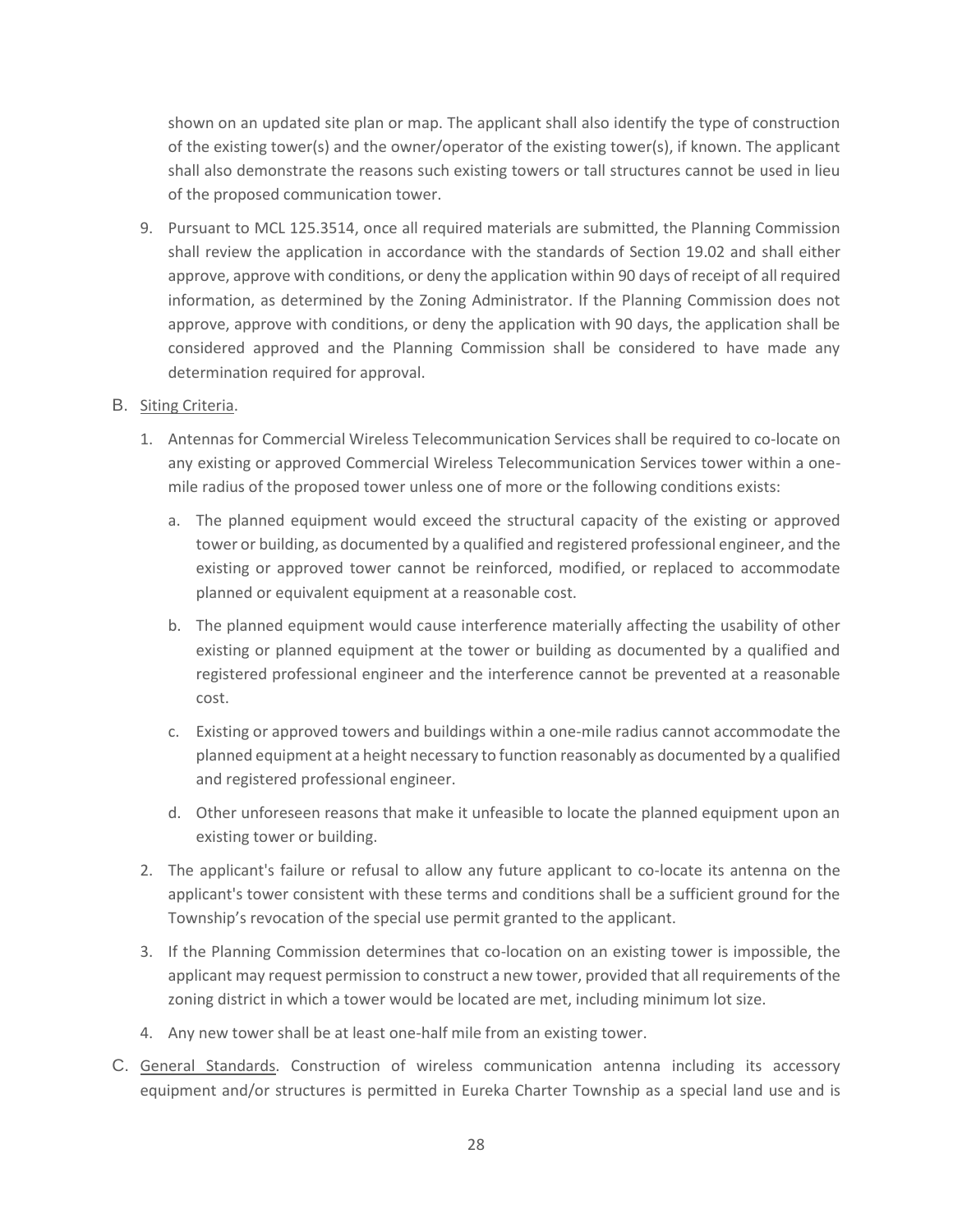subject to the following provisions:

- 1. Any proposed wireless communication tower shall be designed structurally, electrically, and in all other respects to accommodate both the applicant's equipment and comparable equipment for at least two additional users. Towers must be designed to allow for future rearrangement of equipment upon the tower and to accept equipment mounted at various heights.
- 2. Towers shall be designed to blend into the surrounding environment through the use of color and architectural treatment, except in instances where color is dictated by other state or federal authorities.
- 3. Towers shall be of a monopole design unless the Planning Commission determines that an alternative design would better blend into the surrounding environment.
- 4. Any part of the structure or equipment placed on the ground pertaining to the tower shall be set back for a distance equal to the setbacks for main buildings for the District in which it is located, except that in no case shall such structure or equipment be located less than the following:
	- a. 25 feet from any adjacent lot line or main building in any district; or
	- b. 200 feet from any lot line of a Residential District or use.

This provision shall not apply to towers located on existing buildings, towers, or other existing structures.

- 5. The Planning Commission may require such structures or equipment on the ground to be screened in accordance with the landscaping requirements of this Ordinance.
- 6. Towers shall not be illuminated unless required by other state or federal authorities.
- 7. No signs or other advertising not related to safety or hazard warnings shall be permitted on any part of the tower or associated equipment or buildings.
- 8. All proposed towers of more than thirty-five (35) feet in height shall be submitted to the Michigan Aeronautics Commission and FAA for review and approval prior to approval by Eureka Township. All wireless communication antenna must meet or exceed current standards and regulations of the FAA, the FCC, and any other agency of the state or federal government with the authority to regulate towers and antennas. If such standards and regulations are changed, then the owners of the towers and antennas governed by this Ordinance shall bring such towers and antennas into compliance with such revised standards and regulations within six (6) months of the effective date of such standards and regulations, unless a different compliance schedule is mandated by the controlling state or federal agency. Failure to bring towers and antennas into compliance with such revised standards and regulations shall constitute grounds for the removal of the tower or antenna at the owner's expense.
- 9. All connecting wires from towers to accessory buildings and all electrical and other service wires to the facility shall be underground.
- 10. The Planning Commission may require landscape screening of the service building and fencing.